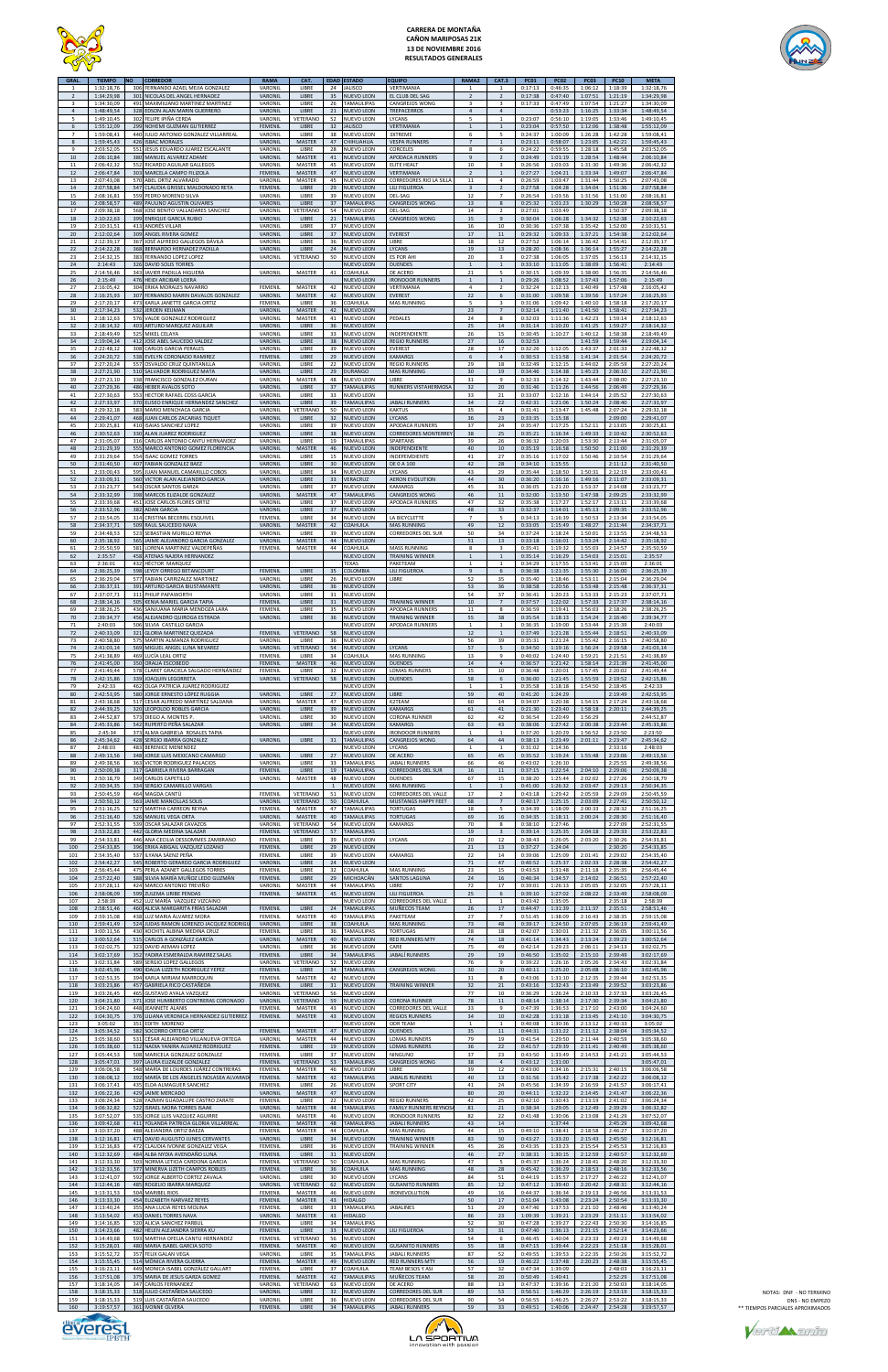

## **CARRERA DE MONTAÑA CAÑON MARIPOSAS 21K 13 DE NOVIEMBRE 2016 RESULTADOS GENERALES**



| <b>GRAL</b> | <b>TIEMPO</b>            | <b>NO</b>  | <b>CORREDOR</b>                                                              | <b>RAMA</b>               | CAT.                    | <b>EDAD</b>        | <b>ESTADO</b>                          | <b>EQUIPO</b>                                       | <b>RAMA2</b>        | CAT.3                | <b>PC01</b>        | <b>PC02</b>        | <b>PC03</b>        | <b>PC10</b>        | <b>META</b>              |
|-------------|--------------------------|------------|------------------------------------------------------------------------------|---------------------------|-------------------------|--------------------|----------------------------------------|-----------------------------------------------------|---------------------|----------------------|--------------------|--------------------|--------------------|--------------------|--------------------------|
| 161<br>162  | 3:19:57,91<br>3:19:58,56 |            | 364 ANA LAURA RODRIGUEZ PALACIOS<br>470 JESUS ALVARADO AVILA                 | FEMENIL<br>VARONIL        | MASTER<br>LIBRE         | 41<br>39           | TAMAULIPAS<br>TAMAULIPAS               | <b>JABALI RUNNERS</b><br><b>JABALI RUNNERS</b>      | 60<br>91            | 21<br>55             | 0:48:33<br>0:48:36 | 1:39:57<br>1:39:59 | 2:24:44<br>2:24:17 | 2:54:22<br>2:54:24 | 3:19:57,91<br>3:19:58,56 |
| 163         | 3:20:02.45               |            | 600 MONICA DE LA GARZA                                                       | FEMENIL                   | MASTER                  | 42                 | <b>NUEVO LEON</b>                      | LILI FIGUEROA                                       | 61                  | 22                   | 0:43:39            | 1:36:47            | 2:16:55            | 2:49:43            | 3:20:02,45               |
| 164<br>165  | 3:20:19,75<br>3:20:20,63 |            | 387 FRANCISCO ARIEL GOMEZ MORALES<br>389 ERNESTO EDGARDO DUARTE JUÁREZ       | VARONIL<br>VARONIL        | LIBRE<br>LIBRE          | 34<br>39           | TAMAULIPAS<br>NUEVO LEON               | MUÑECOS TEAM<br>APODACA RUNNERS                     | 92<br>93            | 56<br>57             | 0:51:59<br>0:44:42 | 1:42:37<br>1:38:00 | 2:26:42<br>2:21:07 | 2:53:14<br>2:53:09 | 3:20:19,75<br>3:20:20,63 |
| 166<br>167  | 3:20:55,30<br>3:21:20,84 |            | 393 KARLA NALLELY SEVILLA<br>478 ISABEL RODRÍGUEZ                            | <b>FEMENIL</b><br>FEMENIL | LIBRE<br>MASTER         | 31<br>42           | NUEVO LEON<br>COAHUILA                 | LIBRE<br>CORRECAMINOS                               | 62<br>63            | 34<br>23             | 0:48:41<br>0:50:47 | 1:40:14<br>1:42:31 | 2:23:00            | 2:56:19<br>2:55:37 | 3:20:55,30<br>3:21:20,84 |
| 168         | 3:21:58.38               |            | 466 SERGIO GARCIA FLORES                                                     | VARONIL                   | LIBRE                   | 26                 | <b>NUEVO LEON</b>                      |                                                     | 94                  | 58                   | 0:53:46            | 1:51:17            | 2:32:19            | 2:55:57            | 3:21:58,38               |
| 169<br>170  | 3:22:18,94<br>3:22:39,77 | 385        | 417 TANNIA PAOLA ESPINOZA GALVÁN<br>DEMERTRIO BOLAÑOS LOPEZ                  | FEMENIL<br>VARONIL        | LIBRE<br>VETERANC       | 27<br>58           | NUEVO LEON<br><b>NUEVO LEON</b>        | <b>TRAINING WINNER</b><br><b>DUENDES DEL VALLE</b>  | 64<br>95            | 35<br>14             | 0:50:02<br>0:48:07 | 1:40:31<br>1:37:51 | 2:24:07<br>2:19:22 | 2:53:49<br>2:49:19 | 3:22:18,94<br>3:22:39,77 |
| 171<br>172  | 3:22:40,13<br>3:22:47,73 |            | 378 LUCIA SAENZ<br>594 JUAN VALDES GARZA                                     | FEMENIL<br>VARONIL        | MASTER<br>VETERANO      | 48<br>57           | <b>NUEVO LEON</b><br><b>NUEVO LEON</b> | CORREDORES DEL VALLE                                | 65<br>96            | 24<br>15             | 0:48:11<br>0:46:41 | 1:37:56<br>1:40:22 | 2:19:19            | 2:49:29<br>2:55:48 | 3:22:40,13<br>3:22:47,73 |
| 173         | 3:22:50,02               |            | 336 GRISELDA MATA ALMANZA                                                    | FEMENIL                   | MASTER                  | 43                 | NUEVO LEON                             | AVENTUREROS V.I.P.                                  | 66                  | 25                   | 0:47:59            | 1:40:51            |                    | 2:54:08            | 3:22:50,02               |
| 174<br>175  | 3:23:02,51<br>3:23:02,55 |            | 586 DAVID VALLADARES MARTINEZ<br>585 MYRNA ELIDA MENDOZA GALINDO             | VARONIL<br>FEMENIL        | VETERANO<br>MASTER      | 50<br>42           | NUEVO LEON<br>NUEVO LEON               | LIBRE<br>LIBRE                                      | 97<br>67            | 16<br>26             | 0:51:35<br>0:51:37 | 1:44:47<br>1:44:43 | 2:28:41<br>2:28:28 | 2:57:44<br>2:57:42 | 3:23:02,51<br>3:23:02,55 |
| 176         | 3:23:03,39               |            | 587 ILIANA DEL CARMEN MONTOYA ZENTENO                                        | <b>FEMENIL</b>            | MASTER                  | 43                 | COAHUILA                               | MAS RUNNING                                         | 68                  | 27                   | 0:49:11            | 1:40:44            | 2:26:36            | 2:57:14            | 3:23:03,39               |
| 177<br>178  | 3:24:01,03<br>3:24:20,72 | 439        | 420 NANCY SILVA SOTO<br><b>TERESA VILLARREAL</b>                             | FEMENIL<br>FEMENIL        | LIBRE<br><b>MASTER</b>  | 39<br>49           | <b>NUEVO LEON</b><br><b>NUEVO LEON</b> | TLALOC<br>CORREDORES DEL VALLE                      | 69<br>70            | 36<br>28             | 0:48:55            | 1:42:39<br>1:46:32 | 2:27:26            | 2:57:53<br>2:56:00 | 3:24:01,03<br>3:24:20,72 |
| 179<br>180  | 3:25:19,90<br>3:25:41,66 | 591        | JOSE ALEJANDRO CAMARGO MADERO<br>390 SANDRA ISABEL UCAN MAGANA               | VARONIL<br>FEMENIL        | MASTER<br>LIBRE         | 45<br>36           | NUEVO LEON<br>NUEVO LEON               | REGIOMONTAÑISTAS<br><b>LOMAS RUNNERS</b>            | 98<br>71            | 24<br>37             | 0:46:56<br>0:48:24 | 1:38:06<br>1:41:24 | 2:20:52<br>2:03:04 | 2:52:07<br>3:01:39 | 3:25:19,90<br>3:25:41,66 |
| 181         | 3:26:31,41               | 401        | <b>GERARDO MARTINEZ LOPEZ</b>                                                | VARONIL                   | VETERANC                | 56                 | <b>NUEVO LEON</b>                      | CERREY                                              | 99                  | 17                   | 0:49:16            | 1:42:54            | 2:26:45            | 2:55:17            | 3:26:31,41               |
| 182<br>183  | 3:28:33,84<br>3:29:17,87 |            | 572 JOSE ELOY MONTES P<br>447 VELIA NELLY TORRES ONTIVEROS                   | VARONIL<br>FEMENIL        | LIBRE<br>MASTER         | 35<br>41           | NUEVO LEON<br>NUEVO LEON               | <b>CORONA RUNNER</b><br><b>RED RUNNERS</b>          | 100<br>72           | 59<br>29             | 0:48:09<br>0:50:18 | 1:43:04<br>1:43:23 | 2:30:17<br>2:31:01 | 2:58:39<br>3:01:19 | 3:28:33,84<br>3:29:17,87 |
| 184<br>185  | 3:29:24,43<br>3:29:28,69 |            | 549 CARLA MARCELA GARCIA RODRIGUEZ<br>516 AILED GRACIELA GONZALEZ MARROQUIN  | FEMENIL<br>FEMENIL        | LIBRE<br>LIBRE          | 31<br>36           | <b>NUEVO LEON</b><br>NUEVO LEON        | <b>TRAINING WINNER</b><br><b>TRAINING WINNER</b>    | 73<br>74            | 38<br>39             | 0:49:31<br>0:49:41 | 1:42:41<br>1:42:46 | 2:28:13<br>2:28:20 | 3:01:31<br>3:01:37 | 3:29:24,43<br>3:29:28,69 |
| 186         | 3:29:28,92               |            | 395 JESUS ANTONIO OYERVIDES RAMOS                                            | VARONIL                   | <b>MASTER</b>           | 41                 | NUEVO LEON                             | LIBRE                                               | 101                 | 25                   | 0:48:38            | 1:40:18            | 2:23:12            | 2:58:09            | 3:29:28,92               |
| 187<br>188  | 3:29:35,19<br>3:29:41.58 |            | 371 LINDA PATRICIA OROZCO GALINDO<br>434 JOSE MANUEL GALVAN VAZQUEZ          | FEMENIL<br>VARONIL        | MASTER<br>LIBRE         | 41<br>36           | NUEVO LEON<br><b>TAMAULIPAS</b>        | <b>IRONDORRUNNERS</b><br><b>TORTUGAS</b>            | 75<br>102           | 30<br>60             | 0:51:01<br>0:49:39 | 1:45:35<br>1:43:27 | 2:32:28<br>2:31:06 | 3:01:26<br>3:01:23 | 3:29:35,19<br>3:29:41.58 |
| 189         | 3:29:43,52               |            | 597 SERGIO DE LOS SANTOS ELIZON                                              | VARONIL                   | MASTER                  | 44                 | NUEVO LEON                             | LIBRE                                               | 103                 | 26                   | 0:49:45            | 1:44:13            | 2:30:09            | 2:59:26            | 3:29:43,52               |
| 190<br>191  | 3:29:50,49<br>3:31:20,83 |            | 315 JESSICA JANETH MORALES SANCHEZ<br>566 JUAN FERNANDO RODRIGUEZ ANDRADE    | FEMENIL<br>VARONIL        | LIBRE<br>MASTER         | 37<br>46           | <b>NUEVO LEON</b><br>NUEVO LEON        | LYCANS                                              | 76<br>104           | 40<br>27             | 0:50:25<br>0:54:36 | 1:45:25<br>1:50:01 | 2:33:11<br>2:34:45 | 3:01:57<br>3:02:59 | 3:29:50,49<br>3:31:20,83 |
| 192<br>193  | 3:31:22.00<br>3:31:22,08 | 495        | 496 ANA GABRIELA VEYNA BARCENAS<br>IULIO CESAR ACOSTA SANCHEZ                | FEMENII<br>VARONIL        | LIBRE<br>LIBRE          | 34<br>36           | COAHUILA<br>COAHUILA                   | <b>MAS RUNNING</b><br><b>MAS RUNNING</b>            | 77<br>105           | 41<br>61             | 0:49:23<br>0:49:19 | 1:43:01<br>1:42:33 | 2:30:02<br>2:29:16 | 3:04:29<br>3:04:06 | 3:31:22,00<br>3:31:22,08 |
| 194         | 3:31:22,58               |            | 494 MARIA GUADALUPE HOLGUIN NUÑEZ                                            | <b>FEMENIL</b>            | LIBRE                   | 33                 | <b>DURANGO</b>                         | <b>MAS RUNNING</b>                                  | 78                  | 42                   | 0:49:21            | 1:42:59            | 2:29:05            | 3:04:23            | 3:31:22,58               |
| 195<br>196  | 3:32:23,82<br>3:32:27.59 |            | 513 YARETH CONTRERAS LOPEZ<br>502 PATRICIA RODRIGUEZ SANCHEZ                 | FEMENIL<br>FEMENIL        | MASTER<br><b>MASTER</b> | 46<br>42           | NUEVO LEON<br><b>NUEVO LEON</b>        | <b>IRONDOOR RUNNERS</b><br><b>DUENDES</b>           | 79<br>80            | 31<br>32             | 0:54:26<br>0:52:36 | 1:50:33<br>1:50:17 | 2:37:46            | 2:23:22<br>3:04:46 | 3:32:23,82<br>3:32:27,59 |
| 197<br>198  | 3:32:27.87<br>3:32:57,47 |            | 501 TERESA MUNOZ CENA<br>419 ALICIA AVIÑIGA SALAZAR                          | FEMENIL<br><b>FEMENIL</b> | VETERANO<br>VETERANO    | 53<br>51           | NUEVO LEON<br>NUEVO LEON               | <b>DUENDES</b><br><b>GUSANITOS</b>                  | 81<br>82            | $\overline{7}$<br>8  | 0:52:41<br>0:53:42 | 1:50:15<br>1:50:10 | 2:33:55<br>2:33:41 | 3:05:11<br>3:05:21 | 3:32:27,87<br>3:32:57,47 |
| 199         | 3:33:17,16               |            | 450 ADRIANA DEL ROCIO VILLASEÑOR RAMIREZ                                     | FEMENIL                   | MASTER                  | 43                 | NUEVO LEON                             |                                                     | 83                  | 33                   | 0:51:20            | 1:47:27            |                    | 3:03:49            | 3:33:17.16               |
| 200<br>201  | 3:33:37,21<br>3:33:37,36 |            | 567 JAVIER CANALES GARZA<br>564 JESUS GUERRERO                               | VARONIL                   | VETERANO                | 62<br>$\mathbf{1}$ | NUEVO LEON<br>NUEVO LEON               | CIRCULO JOSE NAVARRO<br><b>CLINICA EVEREST</b>      | 106<br>$\mathbf{1}$ | 18<br>$\mathbf{1}$   | 0:46:15<br>0:53:50 | 1:40:55<br>1:49:47 | 2:24:24<br>2:33:43 | 2:58:01<br>3:05:09 | 3:33:37,21<br>3:33:37,36 |
| 202         | 3:34:06,82               |            | 431 RUBEN MONTANEZ MARTINEZ                                                  | VARONIL                   | VETERANO                | 57                 | TAMAULIPAS                             | <b>TORTUGAS DE MATAMOR</b><br>TUCAN                 | 107<br>108          | 19<br>20             | 0:53:01            | 1:51:11            |                    | 3:07:13            | 3:34:06,82               |
| 203<br>204  | 3:34:12,12<br>3:34:18,19 | 319        | 400 FRANCISCO FERNANDO LOPEZ PEYRO<br>ADRIANA CAMACHO MONTES                 | VARONIL<br>FEMENIL        | VETERANO<br>LIBRE       | 65<br>30           | NUEVO LEON<br><b>NUEVO LEON</b>        | CARE                                                | 84                  | 43                   | 0:49:13<br>0:57:39 | 1:40:39<br>1:52:13 | 2:24:55<br>2:38:21 | 3:00:15<br>3:06:59 | 3:34:12,12<br>3:34:18,19 |
| 205<br>206  | 3:34:33,52<br>3:34:46,10 |            | 544 MONICA DAVILA RODRIGUEZ<br>550 ELIZABETH MORALES HERNÁNDEZ               | FEMENIL<br>FEMENIL        | MASTER<br>LIBRE         | 48<br>36           | <b>NUEVO LEON</b><br><b>NUEVO LEON</b> | <b>IROONDOOR RUNNERS</b><br><b>IRONDOOR RUNNERS</b> | 85<br>86            | 34<br>44             | 0:54:31<br>0:54:34 | 1:52:39<br>1:52:31 | 2:40:51<br>2:40:42 | 3:08:01<br>3:07:56 | 3:34:33,52<br>3:34:46,10 |
| 207         | 3:35:46,10               | 497        | JOANNA CARDONA MENDEZ                                                        | FEMENIL                   | MASTER                  | 44                 | NUEVO LEON                             | <b>DUENDES</b>                                      | 87                  | 35                   | 0:52:35            | 1:50:20            | 2:34:31            | 3:07:49            | 3:35:46,10               |
| 208<br>209  | 3:36:30,85<br>3:37:00,50 | 562        | 481 VALERIA MARTÍNEZ<br>FATIMA LORENA SALAZAR TORRIJOS                       | <b>FEMENIL</b><br>FEMENIL | LIBRE<br>LIBRE          | 21<br>26           | NUEVO LEON<br><b>NUEVO LEON</b>        | <b>TRAINING WINNER</b>                              | 88<br>89            | 45<br>46             | 0:54:40<br>0:58:11 | 1:51:14<br>1:55:25 | 2:34:50<br>2:43:55 | 3:08:16<br>3:12:27 | 3:36:30,85<br>3:37:00,50 |
| 210<br>211  | 3:38:29,72<br>3:39:06,20 |            | 345 JESSICA SAUCEDO FABELA<br>558 ADRIAN LOAIZA SEPULVEDA                    | FEMENII<br>VARONIL        | LIBRE<br>MASTER         | 30<br>43           | <b>NUEVO LEON</b><br>NUEVO LEON        | DE ACERO<br><b>RUFER</b>                            | 90<br>109           | 47<br>28             | 0:52:01<br>1:00:21 | 1:49:54<br>1:54:50 | 2:37:53<br>2:42:54 | 3:09:14<br>3:11:30 | 3:38:29,72<br>3:39:06,20 |
| 212         | 3:41:39,51               |            | 381 KARLA IVOONE CANTU VARGAS                                                | FEMENIL                   | MASTER                  | 41                 | COAHUILA                               | TRAIL RUNNERS PIEDRAS I                             | 91                  | 36                   | 0:48:05            | 1:45:30            | 2:40:14            | 3:13:14            | 3:41:39,51               |
| 213<br>214  | 3:42:31,40<br>3:43:35,15 |            | 346 ALVARO CONTRERAS<br>530 ARCIDALIA GARCÍA SÁNCHEZ                         | VARONIL<br>FEMENIL        | MASTER<br>VETERANO      | 40<br>51           | <b>NUEVO LEON</b><br>NUEVO LEON        | DE ACERO<br><b>LOMAS RUNNERS</b>                    | 110<br>92           | 29<br>$\overline{9}$ | 0:47:21<br>0:56:22 | 1:40:26<br>1:51:38 | 2:25:46<br>2:39:26 | 3:05:32<br>3:12:38 | 3:42:31,40<br>3:43:35,15 |
| 215         | 3:44:21,67               |            | 556 ALEJANDRO BARBOSA GUITERREZ                                              | VARONIL                   | LIBRE                   | 34                 | NUEVO LEON                             |                                                     | 111                 | 62                   |                    | 1:43:16            | 2:37:42            | 3:15:48            | 3:44:21,67               |
| 216<br>217  | 3:44:23,93<br>3:46:21,21 |            | 333 JOSE ANGEL LARA VALLEJO<br>529 ENEDINA VILLARREAL SEPÚLVEDA              | VARONIL<br><b>FEMENIL</b> | VETERANO<br>VETERANO    | 52<br>55           | NUEVO LEON<br><b>NUEVO LEON</b>        | LIBRE<br>LIBRE                                      | 112<br>93           | $21\,$<br>10         | 0:52:57<br>0:50:55 | 1:51:25<br>1:49:42 | 2:40:46<br>2:37:50 | 3:15:02<br>3:11:20 | 3:44:23,93<br>3:46:21.21 |
| 218<br>219  | 3:47:14,00<br>3:47:55,51 |            | 313 NANCY LIZETT SALAS AYALA<br>499 JORGE ALBERTO PEREZ CAMARILLO            | <b>FEMENIL</b><br>VARONIL | MASTER<br>LIBRE         | 41<br>33           | <b>NUEVO LEON</b><br>NUEVO LEON        | <b>CHEQUE RUNNERS</b><br>APODACA RUNNERS            | 94<br>113           | 37<br>63             | 1:14:26<br>0:50:04 | 2:07:32<br>1:54:34 |                    | 3:20:55<br>3:22:04 | 3:47:14,00<br>3:47:55,51 |
| 220         | 3:47:55,68               | 500        | JESSICA PATRICIA GARCIA BRIONES                                              | FEMENIL                   | LIBRE                   | 37                 | <b>NUEVO LEON</b>                      | APODACA RUNNERS                                     | 95                  | 48                   | 0:55:23            | 1:54:24            |                    | 3:21:57            | 3:47:55,68               |
| 221<br>222  | 3:50:11.79<br>3:50:17,39 | 384<br>459 | ABAD DE JESUS LOPEZ ARMENDARIZ<br>ANARHELI LÓPEZ CASTRO                      | VARONII<br><b>FEMENIL</b> | LIBRE<br>LIBRE          | 30<br>27           | <b>NUEVO LEON</b><br><b>IUEVO LEON</b> | <b>TRAINING WINNER</b><br><b>TRAINING WINNER</b>    | 114<br>96           | 64<br>49             | 1:09:19<br>0:58:22 | 2:06:51<br>1:57:48 | 2:55:01            | 3:26:16<br>3:23:01 | 3:50:11,79<br>3:50:17,39 |
| 223<br>224  | 3:50:19.70<br>3:51:05.46 |            | 579 MIRIAM EDITH NAVA GUERRERO<br>356 PERLA ELENA TORRES HERNANDEZ           | FEMENIL<br><b>FEMENIL</b> | <b>LIBRE</b><br>LIBRE   | 38<br>29           | NUEVO LEON<br><b>NUEVO LEON</b>        | <b>TRAINING WINNER</b>                              | 97<br>98            | 50<br>51             | 0:46:27<br>1:08:51 | 1:42:49<br>2:02:51 | 2:31:37            | 3:11:58<br>3:23:04 | 3:50:19,70<br>3:51:05.46 |
| 225         | 3:52:18,54               |            | 374 GILBERTO ALEJANDRO RAMOS ESCAMILLA                                       |                           |                         |                    | <b>TAMAULIPAS</b>                      | CC <sub>2</sub> L                                   |                     |                      | 1:00:17            | 2:08:14            | 2:56:49            | 3:23:34            | 3:52:18,54               |
| 226<br>227  | 3:52:26,96<br>3:52:27,28 |            | 366 CHRISTIAN PANTOJA<br>365 RENATA JIMÉNEZ ORDAZ                            | VARONIL<br>FEMENIL        | LIBRE<br>LIBRE          | 37<br>32           | <b>NUEVO LEON</b><br>NUEVO LEON        |                                                     | 115<br>99           | 65<br>52             | 0:55:00<br>0:55:04 | 1:52:42<br>1:52:46 | 2:44:58<br>2:45:00 | 3:18:53<br>3:19:09 | 3:52:26,96<br>3:52:27,28 |
| 228         | 3:52:39,80               |            | 327 VERONICA MARINA ARISTA RANGEL                                            | FEMENIL                   | LIBRE                   | 37                 | <b>NUEVO LEON</b><br>NUEVO LEON        |                                                     | 100                 | 53                   | 1:02:26            | 2:08:54            | 2:56:07            | 3:25:01            | 3:52:39,80<br>3:53:40,11 |
| 229<br>230  | 3:53:40,11<br>3:53:44,12 |            | 408 EBERARDO RODRIGUEZ GARCIA<br>354 DIANA ELIZABETH GARCIA URRUTIA          | VARONIL<br>FEMENIL        | LIBRE<br>LIBRE          | 37<br>33           | <b>NUEVO LEON</b>                      | APODACA RUNNERS<br><b>TRAINING WINNER</b>           | 116<br>101          | 66<br>54             | 0:52:08<br>1:09:29 | 1:49:35<br>2:06:33 | 2:39:58            | 3:18:49<br>3:28:19 | 3:53:44,12               |
| 231<br>232  | 3:53:44.27<br>3:54:10,64 |            | 463 BRENDA LIZETH LEAL SOLIS<br>487 YAHAIRA ITZEL MONTERO BARRON             | FEMENIL<br>FEMENIL        | LIBRE<br>LIBRE          | 32<br>34           | NUEVO LEON<br><b>NUEVO LEON</b>        | <b>TRAINING WINNER</b><br><b>TRAINING WINNER</b>    | 102<br>103          | 55<br>56             | 1:09:47<br>1:09:14 | 2:06:36<br>2:06:30 | 2:55:06            | 3:28:21<br>3:27:56 | 3:53:44,27<br>3:54:10,64 |
| 233         | 3:54:19,31               |            | 477 DIANA MARGARITA NAVEJAR RODRÍGUEZ                                        | <b>FEMENIL</b>            | MASTER                  | 42                 | COAHUILA                               | CORRECAMINOS                                        | 104                 | 38                   | 1:00:05            | 1:57:07            | 2:46:27            | 3:21:22            | 3:54:19,31               |
| 234<br>235  | 3:54:28,65<br>3:54:28,76 |            | 312 DAVID REYNALDO SIFUENTES ENRIQUEZ<br>533 JUAN CARLOS MARTINEZ CASTILLO   | VARONIL                   | LIBRE                   | 39<br>$\mathbf{1}$ | NUEVO LEON<br>NUEVO LEON               | LYCANS                                              | 117<br>$\mathbf{1}$ | 67<br>$\overline{1}$ | 0:58:44<br>0:58:40 | 2:02:14<br>2:02:12 |                    | 3:25:55<br>3:25:58 | 3:54:28,65<br>3:54:28,76 |
| 236<br>237  | 3:56:02,28<br>3:56:02,32 |            | 362 LORENA RDZ AGUILAR<br>359 HECTOR CUELLAR CHOQUE                          | FEMENIL<br>VARONIL        | LIBRE<br>MASTER         | 38<br>48           | NUEVO LEON<br>NUEVO LEON               | <b>NIKE</b>                                         | 105<br>118          | 57<br>30             | 0:58:15<br>0:58:25 | 1:59:07<br>1:58:59 |                    | 3:25:29<br>3:25:22 | 3:56:02,28<br>3:56:02,32 |
| 238         | 3:56:11,98               |            | 414 MARIA GUADALUPE CASTAÑEDA GARCIA                                         | <b>FEMENIL</b>            | VETERANO                | 58                 | <b>NUEVO LEON</b>                      | <b>TLALOC</b>                                       | 106                 | 11                   | 0:55:30            | 1:56:23            |                    | 3:23:45            | 3:56:11,98               |
| 239<br>240  | 3:56:12,00<br>3:56:43,75 |            | 360 ELSA ADRIANA LARA SAN JUAN<br>561 LORENA LOPEZ ENRIQUEZ                  | FEMENIL<br><b>FEMENIL</b> | MASTER<br>LIBRE         | 47<br>36           | NUEVO LEON<br>NUEVO LEON               | CLUB ZARAGOZA<br><b>IRON DOORS RUNNERS</b>          | 107<br>108          | 39<br>58             | 0:55:27<br>1:04:50 | 1:56:30<br>2:06:57 | 2:57:18            | 3:23:42<br>3:27:49 | 3:56:12,00<br>3:56:43,75 |
| 241<br>242  | 3:58:03,61<br>3:58:03,84 |            | 498 MARTHA JOSEFINA BOCANEGRA TORRES<br>406 SAYDETH DELGADO                  | FEMENIL<br>FEMENIL        | LIBRE<br>LIBRE          | 34<br>19           | TAMAULIPAS<br><b>TEXAS</b>             | PAKETEAM<br>PAKETEAM                                | 109<br>110          | 59<br>60             | 0:58:55<br>0:58:59 | 2:00:55<br>2:00:58 |                    | 3:23:22<br>3:23:25 | 3:58:03,61<br>3:58:03,84 |
| 243         | 3:58:03,91               |            | 405 EDITH AYDEE RAMOS                                                        | FEMENIL                   | MASTER                  | 40                 | TEXAS                                  | PAKETEAM                                            | 111                 | 40                   | 0:58:57            | 2:00:48            |                    | 3:23:27            | 3:58:03,91               |
| 244<br>245  | 3:58:03,97<br>3:58:46,44 |            | 427 PERLA VERONICA GARCIA RODRIGUEZ<br>402 VELIA IVETTE HERNANDEZ MARTINEZ   | <b>FEMENIL</b><br>FEMENIL | LIBRE<br>MASTER         | 28<br>44           | <b>TAMAULIPAS</b><br>NUEVO LEON        | PAKETEAM<br><b>KAKTUS</b>                           | 112<br>113          | 61<br>41             | 0:58:52<br>1:02:18 | 2:00:52<br>2:08:57 | 2:58:07            | 3:23:20<br>3:26:53 | 3:58:03,97<br>3:58:46,44 |
| 246<br>247  | 3:59:47,74<br>3:59:47,81 |            | 444 ESTHER MARTÍNEZ ARCINIEGA                                                | FEMENIL<br><b>FEMENIL</b> | VETERANO                | 51                 | NUEVO LEON                             | <b>CORREDORES DEL VALLE</b>                         | 114                 | 12                   | 1:00:34            | 1:59:46<br>1:51:21 |                    | 3:27:38<br>3:27:47 | 3:59:47,74               |
| 248         | 3:59:56,33               |            | 443 NORA LEAL MERLA<br>404 NORMA LETICIA NAVARRETE ULLOA                     | <b>FEMENIL</b>            | VETERANO<br>MASTER      | 68<br>47           | NUEVO LEON<br><b>TAMAULIPAS</b>        | CORREDORES DEL VALLE<br><b>JABALI</b>               | 115<br>116          | 13<br>42             | 0:54:20<br>0:54:49 | 1:51:33            | 2:43:03<br>2:40:40 | 3:22:11            | 3:59:47,81<br>3:59:56,33 |
| 249<br>250  | 4:03:30,62<br>4:07:26,97 |            | 590 GABRIELA BERENICE JUAREZ AGUILAR<br>388 SARAI SOLEDAD GUTIERREZ VADIERIO | FEMENIL<br>FEMENIL        | LIBRE<br>LIBRE          | 23<br>34           | NUEVO LEON<br>COAHUILA                 | HUNZAS<br><b>STEEL RUNNERS</b>                      | 117<br>118          | 62<br>63             | 0:59:19<br>0:59:40 | 2:01:00<br>1:59:48 | 2:57:39            | 3:31:42<br>3:30:14 | 4:03:30,62<br>4:07:26,97 |
| 251         | 4:09:31,34               |            | 379 JESUS EDGAR MERAZ CUSSIN                                                 | VARONIL                   | MASTER                  | 44                 | NUEVO LEON                             | CORREDORES DEL VALLE                                | 119                 | 31                   | 1:03:47            | 2:05:08            | 2:59:47            | 3:38:04            | 4:09:31,34               |
| 252<br>253  | 4:13:23,42<br>4:16:12,28 |            | 421 CECILIA RAMIREZ MATA<br>437 CLAUDIA MARIBEL TORRES CANO                  | FEMENIL<br>FEMENIL        | VETERANO<br>LIBRE       | 54<br>32           | <b>TAMAULIPAS</b><br>TAMAULIPAS        | <b>TORTUGAS DE MATAMOR</b><br><b>JABALI RUNNERS</b> | 119<br>120          | 14<br>64             | 0:53:37<br>1:00:36 | 1:52:05<br>2:07:36 | 3:02:22<br>3:10:20 | 3:40:12<br>3:46:11 | 4:13:23,42<br>4:16:12,28 |
| 254<br>255  | 4:21:53,63<br>4:21:54,17 |            | 461 ANDRÉS ADAME TORRES<br>418 HILDA LETICIA PRADO VILLANUEVA                | VARONIL<br>FEMENIL        | LIBRE<br>VETERANO       | 26<br>54           | NUEVO LEON<br>TAMAULIPAS               | <b>TRAINING WINNER</b><br>JABALI                    | 120<br>121          | 68<br>15             | 0:58:50<br>1:06:13 | 2:00:20<br>2:14:46 | 2:57:13<br>3:14:10 | 3:43:34<br>3:50:07 | 4:21:53,63<br>4:21:54,17 |
| 256         | 4:21:54,29               |            | 369 BRENDA ALEJANDRA VACA CAMPUZANO                                          | FEMENIL                   | MASTER                  | 43                 | <b>TAMAULIPAS</b>                      | <b>JABALI RUNNERS</b>                               | 122                 | 43                   |                    | 2:14:57            | 3:13:53            | 3:50:18            | 4:21:54,29               |
| 257<br>258  | 4:24:14,97<br>4:24:33,56 |            | 423 VERÓNICA LOERA LOERA<br>511 JAIME FERNANDO GARZA VALERO                  | FEMENIL<br>VARONIL        | VETERANO<br>VETERANO    | 57<br>56           | TAMAULIPAS<br><b>NUEVO LEON</b>        | JABALÍES<br>LIBRE                                   | 123<br>121          | 16<br>22             | 1:00:00<br>1:01:24 | 2:07:57<br>2:06:48 | 3:10:24<br>3:05:35 | 3:49:56<br>3:46:35 | 4:24:14,97<br>4:24:33,56 |
| 259<br>260  | 4:28:09,92<br>4:29:31,58 |            | 441 SALVADOR ALEJANDRO SAAVEDRA BELLO<br>422 JOSE LUIS VAZQUEZ AGUILERA      | VARONIL<br>VARONIL        | MASTER<br>VETERANO      | 43<br>$71\,$       | NUEVO LEON<br>TAMAULIPAS               | RACINGHUB<br>PAKETEAM                               | 122<br>123          | 32<br>23             | 0:58:37<br>1:00:26 | 2:03:54<br>2:01:38 | 3:02:14<br>3:02:58 | 3:49:48<br>3:47:56 | 4:28:09,92<br>4:29:31,58 |
| 261         | 4:30:59,25               |            | 409 NORMA ANGELICA TREVIÑO DE LANDEROS                                       | FEMENIL                   | VETERANO                | 54                 | TAMAULIPAS                             | <b>TORTUGAS DE MATAMOR</b>                          | 124                 | 17                   | 1:02:41            | 2:14:49            | 3:12:55            | 3:57:06            | 4:30:59,25               |
| 262<br>263  | 4:30:59,33<br>4:41:16,63 |            | 425 MARIA DE LOS ANGELES ALVARADO<br>534 FABIOLA CEBALLOS VELA               | <b>FEMENIL</b><br>FEMENIL | MASTER<br>LIBRE         | 41<br>35           | <b>TAMAULIPAS</b><br>NUEVO LEON        | LIBRE<br><b>IRONDOOR RUNNERS</b>                    | 125<br>126          | 44<br>65             | 1:02:37<br>1:12:19 | 2:14:53<br>2:23:57 | 3:13:02<br>3:19:46 | 3:57:10<br>4:08:37 | 4:30:59,33<br>4:41:16,63 |
| 264         | 4:42:24,83               |            | 335 EDI MORALES TOVAR                                                        | VARONIL                   | MASTER                  | 43                 | <b>NUEVO LEON</b>                      | <b>JARRUN</b>                                       | 124                 | 33                   | 0:54:01            | 1:50:23            | 3:02:16            | 4:04:30            | 4:42:24,83               |
| 265<br>266  | 4:43:08,78<br>4:46:30,72 |            | 546 STEPHANIE SALINAS ROBLES<br>536 ELVIA RODRIGUEZ PEREZ                    | FEMENIL<br><b>FEMENIL</b> | LIBRE<br>MASTER         | 25<br>47           | <b>NUEVO LEON</b><br><b>NUEVO LEON</b> | <b>LOMAS RUNNERS</b><br><b>IRONDOOR RUNNERS</b>     | 127<br>128          | 66<br>45             | 1:11:57<br>1:12:15 | 2:23:52<br>2:24:18 | 3:21:05<br>3:22:19 | 4:08:27<br>4:08:48 | 4:43:08,78<br>4:46:30,72 |
| 267         | 4:46:46,90<br><b>DNS</b> |            | 455 RAFAEL JUNIOR GARCIA REYES<br>305 GRACIELA ZAYANA REYES                  | VARONIL<br>FEMENIL        | LIBRE<br>LIBRE          | 36<br>28           | NUEVO LEON<br>NUEVO LEON               |                                                     | 125                 | 69                   | 1:12:09            | 2:24:05            |                    | 4:08:34            | 4:46:46,90               |
|             | DNS                      |            | 310 KARYNA MARTINEZ SANCHEZ                                                  | FEMENIL                   | LIBRE                   | 36                 | NUEVO LEON                             | <b>TORNADOS</b>                                     |                     |                      |                    |                    |                    |                    |                          |
|             | <b>DNS</b><br>DNS        |            | 318 MANUEL GUTIERREZ RODRIGUEZ<br>322 BRENDA LIZETH MORA SANCHEZ             | VARONIL<br>FEMENIL        | LIBRE<br>LIBRE          | 27<br>31           | <b>TAMAULIPAS</b><br>NUEVO LEON        | SPARTANS                                            |                     |                      |                    |                    |                    |                    |                          |
|             | <b>DNS</b><br>DNS        |            | 324 DIEGO MENCHACA MARTINEZ<br>325 RAUL VELEZ VIZCARRA                       | VARONIL<br>VARONIL        | LIBRE<br>MASTER         | 19<br>42           | NUEVO LEON<br>NUEVO LEON               | $\sim$                                              |                     |                      |                    |                    |                    |                    |                          |
|             | <b>DNS</b>               |            | 329 ISRAEL REYES BARRERA                                                     | VARONIL                   | LIBRE                   | 27                 | COAHUILA                               | $\mathcal{L}$                                       |                     |                      |                    |                    |                    |                    |                          |
|             | <b>DNS</b><br><b>DNS</b> |            | 331 MARIA GUADALUPE RIOS REYES<br>332 LUIS ANTONIO CHAIRES RIOS              | FEMENIL<br>VARONIL        | VETERANO<br>MASTER      | 67<br>41           | NUEVO LEON<br>NUEVO LEON               | LIBRE<br>LIBRE                                      |                     |                      |                    |                    |                    |                    |                          |
|             | <b>DNS</b><br><b>DNS</b> |            | 337 LUIS MARIO BENITEZ PLAUCHUD<br>340 ROBERTO CARLOS CAMACHO FONSECA        | VARONIL<br>VARONIL        | VETERANO<br>LIBRE       | 52<br>33           | NUEVO LEON<br>COAHUILA                 | <b>DUENDES</b><br>DE ACERO                          |                     |                      |                    |                    |                    |                    |                          |
|             | <b>DNS</b>               |            | 341 JESUS VALERIANO VARGAS CARRANZA                                          | VARONIL                   | LIBRE                   | 32                 | COAHUILA                               | DE ACERO                                            |                     |                      |                    |                    |                    |                    |                          |
|             | <b>DNS</b><br><b>DNS</b> |            | 342 JORGE EDUARDO FLORES TORRES<br><b>244 RAMON GARCIA ELORES</b>            | VARONIL<br><b>VARONIL</b> | LIBRE<br><b>LIBRE</b>   | 33                 | COAHUILA<br>36 COAHILLA                | DE ACERO<br>DE ACERO                                |                     |                      |                    |                    |                    |                    |                          |

| <b>DNS</b> | 342 JURGE EDUARDO FLURES TURRES           | <b><i>VARUNIL</i></b> | LIBRE         |    | 33 <b>ILUAHUILA</b> | <b>UE ALERU</b>             |  |  |  |  |
|------------|-------------------------------------------|-----------------------|---------------|----|---------------------|-----------------------------|--|--|--|--|
| <b>DNS</b> | 344 RAMON GARCIA FLORES                   | VARONIL               | LIBRE         | 36 | COAHUILA            | DE ACERO                    |  |  |  |  |
| <b>DNS</b> | 353 ELSA GOMEZ FLORES                     | <b>FEMENIL</b>        | <b>MASTER</b> | 45 | NUEVO LEON          | <b>CORREDORES DEL VALLE</b> |  |  |  |  |
| <b>DNS</b> | 358 BRENDA ELIZABETH LEDEZMA ORTIZ        | <b>FEMENIL</b>        | LIBRE         | 33 | NUEVO LEON          |                             |  |  |  |  |
| <b>DNS</b> | 372 ELISA SOFIA GUTIERREZ RODRIGUEZ       | <b>FEMENIL</b>        | LIBRE         | 36 | NUEVO LEON          | YO                          |  |  |  |  |
| <b>DNS</b> | 386 ROXANA GUADALUPE MALACARA PATIÑO      | FEMENIL               | LIBRE         | 26 | COAHUILA            | LIBRE                       |  |  |  |  |
| <b>DNS</b> | 415 ANNA LUISA PUENTES ARREOLA            | <b>FEMENIL</b>        | <b>MASTER</b> | 45 | NUEVO LEON          |                             |  |  |  |  |
| <b>DNS</b> | 416 ANNA LUISA IBARRA PUENTES             | <b>FEMENIL</b>        | LIBRE         | 24 | <b>NUEVO LEON</b>   |                             |  |  |  |  |
| <b>DNS</b> | 433 JAVIER OLVERA                         | VARONIL               | <b>MASTER</b> | 40 | NUEVO LEON          | <b>CORREDORES DEL VALLE</b> |  |  |  |  |
| <b>DNS</b> | 445 CLAUDIO EMMANUEL GARCIA               | VARONIL               | LIBRE         | 35 | <b>NUEVO LEON</b>   |                             |  |  |  |  |
| <b>DNS</b> | 467 JUAN JOSE CHAVEZ VALTIERRA            | VARONIL               | LIBRE         | 32 | NUEVO LEON          |                             |  |  |  |  |
| <b>DNS</b> | 474 JOSE LUIS CERVANTES CERVANTES         | VARONIL               | LIBRE         | 36 | <b>NUEVO LEON</b>   | <b>APODACA RUNNERS</b>      |  |  |  |  |
| <b>DNS</b> | 479 JUAN LUIS RIVERA RAMIREZ              | <b>VARONIL</b>        | LIBRE         | 24 | COAHUILA            | <b>MAS RUNNING</b>          |  |  |  |  |
| <b>DNS</b> | 492 ENRIQUE ALANIS                        | VARONIL               | <b>MASTER</b> | 48 | <b>NUEVO LEON</b>   | LAYCANS                     |  |  |  |  |
| <b>DNS</b> | 493 CLAUDIA PARTICIA SAUCEDO GUTIÉRREZ    | <b>FEMENIL</b>        | LIBRE         | 39 | <b>NUEVO LEON</b>   | LAYCANS                     |  |  |  |  |
| <b>DNS</b> | 507 MARY CARMEN RODRIGUEZ AVILA           | <b>FEMENIL</b>        | VETERANO      | 52 | COAHUILA            | <b>MAS RUNNING</b>          |  |  |  |  |
| <b>DNS</b> | 521 MONICA VILLARROEL TAMES               | <b>FEMENIL</b>        | <b>MASTER</b> | 42 | NUEVO LEON          | <b>LOMAS RUNNERS</b>        |  |  |  |  |
| <b>DNS</b> | 540 YUMEY FONG SANCHEZ                    | <b>FEMENIL</b>        | LIBRE         | 32 | <b>NUEVO LEON</b>   | KAMARGS                     |  |  |  |  |
| <b>DNS</b> | 541 HUMBERTO FRANCISCO VILLARREAL SANTIAC | VARONIL               | LIBRE         | 31 | <b>NUEVO LEON</b>   | KAMARGS                     |  |  |  |  |
| <b>DNS</b> | 574 FRANCISCO S. ORTIZ S.                 | VARONIL               | MASTER        | 45 | <b>NUEVO LEON</b>   | <b>CORONA RUNNER</b>        |  |  |  |  |
| <b>DNS</b> | 584 GABRIEL MORENO LEDESMA                | VARONIL               | VETERANO      | 53 | <b>NUEVO LEON</b>   | PILLINES                    |  |  |  |  |
| <b>DNS</b> | 596 RAUL OBREGON TAPIA                    | VARONIL               | LIBRE         | 34 | <b>NUEVO LEON</b>   | CONDOR                      |  |  |  |  |





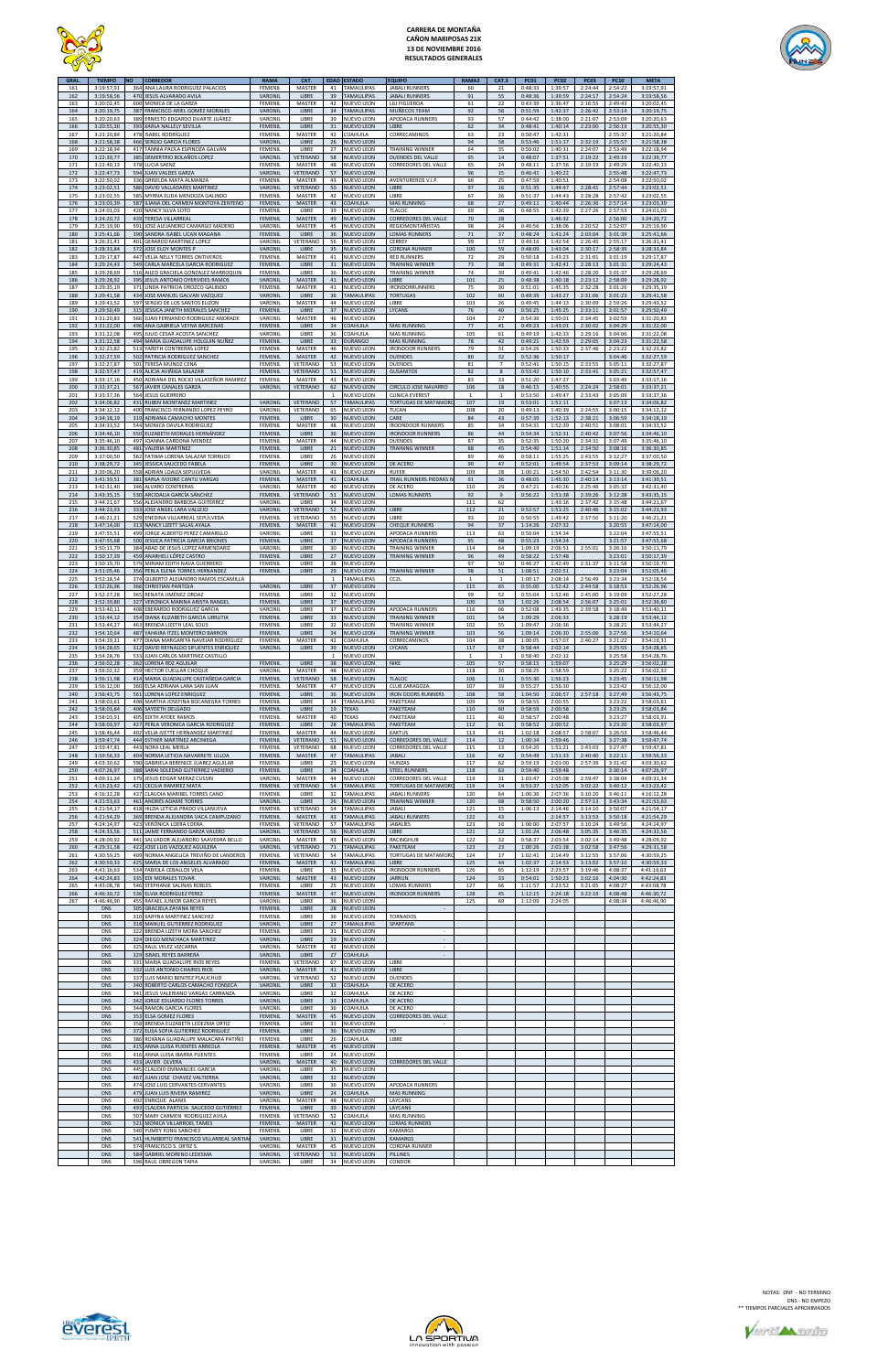

# **CARRERA DE MONTAÑA CAÑON MARIPOSAS 21K 13 DE NOVIEMBRE 2016 RESULTADOS FEMENIL LIBRE**



| <b>GRAL</b> | <b>TIEMPO</b> | <b>NO</b> | <b>CORREDOR</b>                        | <b>RAMA</b>    | CAT.         | <b>EDAD</b> | <b>ESTADO</b>     | EQUIPO                    | <b>RAMA2</b>            | CAT.3                   | <b>PC01</b> | <b>PC02</b> | <b>PC03</b> | <b>PC10</b> | <b>META</b> |
|-------------|---------------|-----------|----------------------------------------|----------------|--------------|-------------|-------------------|---------------------------|-------------------------|-------------------------|-------------|-------------|-------------|-------------|-------------|
|             | 1:55:12.09    | 299       | NOHEMI GUZMAN GUTIERREZ                | FEMENIL        | <b>IIBRF</b> | 32          | <b>JALISCO</b>    | <b>VERTIMANIA</b>         |                         |                         | 0:23:04     | 0:57:50     | 1:12:06     | 1:38:48     | 1:55:12.09  |
| 14          | 2:07:58,84    | 547       | CLAUDIA GRISSEL MALDONADO RETA         | FEMENIL        | LIBRE        | 29          | NUEVO LEON        | <b>LILI FIGUEROA</b>      | $\overline{\mathbf{3}}$ | $\mathfrak{p}$          | 0:27:58     | 1:04:28     | 1:34:04     | 1:51:36     | 2:07:58,84  |
| 29          | 2:17:20,17    | 473       | KARLA JANETTE GARCIA ORTIZ             | FEMENIL        | <b>IIBRF</b> | 36          | COAHUILA          | <b>MAS RUNNING</b>        | 5                       | $\overline{\mathbf{z}}$ | 0:31:06     | 1:09:42     | 1:40:10     | 1:58:18     | 2:17:20.17  |
| 36          | 2:24:20,72    |           | 538 EVELYN CORONADO RAMIREZ            | FEMENIL        | LIBRE        | 29          | NUEVO LEON        | <b>KAMARGS</b>            | 6                       | $\Delta$                | 0:30:53     | 1:11:58     | 1:41:34     | 2:01:54     | 2:24:20,72  |
|             |               |           |                                        |                |              |             |                   |                           |                         |                         |             |             |             |             |             |
| 57          | 2:33:54,05    |           | 314 CRISTINA BECERRIL ESQUIVEL         | FEMENIL        | LIBRE        | 34          | NUEVO LEON        | LA BICYCLETTE             | $\overline{7}$          | 5                       | 0:34:13     | 1:16:39     | 1:50:53     | 2:13:34     | 2:33:54,05  |
| 64          | 2:36:25,39    |           | 598 LEYDY ORREGO BETANCOURT            | FEMENIL        | LIBRE        | 35          | COLOMBIA          | <b>LILI FIGUEROA</b>      | $\overline{9}$          | 6                       | 0:36:38     | 1:21:35     | 1:55:30     | 2:16:00     | 2:36:25,39  |
| 68          | 2:38:14,16    | 505       | KENIA MARIEL GARCIA TAPIA              | <b>FEMENIL</b> | LIBRE        | 31          | NUEVO LEON        | <b>TRAINING WINNER</b>    | 10                      | $\overline{7}$          | 0:37:57     | 1:22:02     | 1:57:33     | 2:17:37     | 2:38:14,16  |
| 69          | 2:38:26,25    |           | 436 SANJUANA MARIA MENDOZA LARA        | FEMENIL        | LIBRE        | 35          | NUEVO LEON        | <b>APODACA RUNNERS</b>    | 11                      | 8                       | 0:36:59     | 1:19:41     | 1:56:03     | 2:18:26     | 2:38:26,25  |
| 75          | 2:41:38,89    |           | 469 LUCÍA LEAL ORTIZ                   | <b>FEMENIL</b> | LIBRE        | 34          | COAHUILA          | <b>MAS RUNNING</b>        | 13                      | 9                       | 0:40:02     | 1:24:40     | 1:59:21     | 2:21:51     | 2:41:38,89  |
| 77          | 2:41:49,44    |           | 578 CLARET GRACIELA SALGADO HERNÁNDEZ  | <b>FEMENIL</b> | LIBRE        | 32          | <b>NUEVO LEON</b> | <b>LOMAS RUNNERS</b>      | 15                      | 10                      | 0:36:48     | 1:20:01     | 1:57:45     | 2:20:02     | 2:41:49,44  |
| 90          | 2:50:09,38    |           | 317 GABRIELA RIVERA BARRAGAN           | FEMENIL        | LIBRE        | 19          | TAMAULIPAS        | <b>CORREDORES DEL SUR</b> | 16                      | $11\,$                  | 0:37:15     | 1:22:54     | 2:04:10     | 2:29:06     | 2:50:09,38  |
|             |               |           |                                        |                |              |             |                   |                           |                         |                         |             |             |             |             |             |
| 99          | 2:54:33,81    |           | 446 ANA CECILIA DESSOMMES ZAMBRANO     | <b>FEMENIL</b> | LIBRE        | 39          | <b>NUEVO LEON</b> | LYCANS                    | $20\,$                  | 12                      | 0:38:43     | 1:26:05     | 2:03:20     | 2:30:26     | 2:54:33,81  |
| 100         | 2:54:33,85    |           | 396 ERIKA ABIGAIL VAZQUEZ LOZANO       | FEMENIL        | LIBRE        | 29          | NUEVO LEON        |                           | 21                      | 13                      | 0:37:27     | 1:24:04     |             | 2:30:20     | 2:54:33,85  |
| 101         | 2:54:35,40    |           | 537 ILYANA SÁENZ PEÑA                  | FEMENIL        | LIBRE        | 39          | <b>NUEVO LEON</b> | <b>KAMARGS</b>            | 22                      | 14                      | 0:39:06     | 1:25:09     | 2:01:41     | 2:29:02     | 2:54:35,40  |
| 103         | 2:56:45,44    |           | 475 PERLA AZANET GALLEGOS TORRES       | FEMENIL        | LIBRE        | 32          | COAHUILA          | <b>MAS RUNNING</b>        | 23                      | 15                      | 0:43:53     | 1:31:48     | 2:11:18     | 2:35:35     | 2:56:45,44  |
| 104         | 2:57:22,40    |           | 588 SILVIA MARÍA MUÑOZ LEDO GUZMÁN     | FEMENIL        | LIBRE        | 29          | MICHOACÁN         | <b>SANTOS LAGUNA</b>      | $24\,$                  | 16                      | 0:46:34     | 1:34:57     | 2:14:02     | 2:36:51     | 2:57:22,40  |
| 108         | 2:58:51,46    |           | 460 ALICIA MARGARITA FRÍAS SALAZAR     | FEMENIL        | LIBRE        | 24          | TAMAULIPAS        | MUÑECOS TEAM              | 26                      | 17                      | 0:44:47     | 1:31:39     | 2:11:37     | 2:35:51     | 2:58:51,46  |
| 111         | 3:00:11,56    |           | 430 XOCHITL ALBINA MEDINA CRUZ         | <b>FEMENIL</b> | LIBRE        | 36          | <b>TAMAULIPAS</b> | TORTUGAS                  | ${\bf 28}$              | 18                      | 0:42:07     | 1:30:01     | 2:11:32     | 2:36:05     | 3:00:11,56  |
| 114         | 3:02:17,69    |           | 352 YADIRA ESMERALDA RAMIREZ SALAS     | FEMENIL        | LIBRE        | 34          | TAMAULIPAS        | JABALÍ RUNNERS            | 29                      | 19                      | 0:46:50     | 1:35:02     | 2:15:10     | 2:39:49     | 3:02:17,69  |
|             |               |           |                                        |                |              |             |                   |                           |                         |                         |             |             |             |             |             |
| 116         | 3:02:45,96    |           | 490 IDALIA LIZZETH RODRIGUEZ YEPEZ     | FEMENIL        | LIBRE        | 34          | <b>TAMAULIPAS</b> | CANGREJOS WONG            | 30                      | $20\,$                  | 0:40:11     | 1:25:20     | 2:05:08     | 2:36:10     | 3:02:45,96  |
| 118         | 3:03:23,86    | 457       | GABRIELA RICO CASTAÑEDA                | FEMENIL        | <b>IIBRF</b> | 31          | NUEVO LEON        | <b>TRAINING WINNER</b>    | 32                      | 21                      | 0:43:16     | 1:32:43     | 2:13:49     | 2:39:52     | 3:03:23,86  |
| 126         | 3:05:38,60    |           | 512 NADIA YANIRA ALVAREZ RODRIGUEZ     | FEMENIL        | LIBRE        | 19          | <b>NUEVO LEON</b> | <b>LOMAS RUNNERS</b>      | 36                      | 22                      | 0:41:57     | 1:29:39     | 2:11:41     | 2:40:49     | 3:05:38,60  |
| 127         | 3:05:44,53    |           | 508 MARICELA GONZALEZ GONZALEZ         | FEMENIL        | LIBRE        | 37          | <b>NUEVO LEON</b> | NINGUNO                   | 37                      | 23                      | 0:43:50     | 1:33:49     | 2:14:53     | 2:41:21     | 3:05:44,53  |
| 131         | 3:06:17,41    |           | 435 ELDA ALMAGUER SANCHEZ              | FEMENIL        | LIBRE        | 26          | <b>NUEVO LEON</b> | <b>SPORT CITY</b>         | 41                      | 24                      | 0:45:56     | 1:34:39     | 2:16:59     | 2:41:57     | 3:06:17,41  |
| 133         | 3:06:24,34    |           | 528 YAZMIN GUADALUPE CASTRO ZARATE     | <b>FFMFNII</b> | <b>IIBRF</b> | 22          | NUEVO LEON        | <b>REGIO RUNNERS</b>      | 42                      | 25                      | 0:42:10     | 1:30:43     | 2:13:19     | 2:41:02     | 3:06:24,34  |
| 139         | 3:12:16,83    | 472       | CLAUDIA IVONNE GONZALEZ VEGA           | FEMENIL        | LIBRE        | 36          | <b>NUEVO LEON</b> | <b>TRAINING WINNER</b>    | 45                      | 26                      | 0:43:35     | 1:33:23     | 2:15:54     | 2:45:53     | 3:12:16,83  |
| 140         | 3:12:32,69    | 484       | ALBA NYDIA AVENDAÑO LUNA               | FEMENIL        | LIBRE        | 31          | NUEVO LEON        |                           | 46                      | 27                      | 0:38:31     | 1:30:15     | 2:12:59     | 2:40:57     | 3:12:32,69  |
| 142         | 3:12:33,56    | 377       | MINERVA LIZETH CAMPOS ROBLES           | <b>FEMENIL</b> | <b>IIBRF</b> | 36          | COAHUILA          | <b>MAS RUNNING</b>        | 48                      | 28                      | 0:45:42     | 1:36:29     | 2:18:53     | 2:48:16     | 3:12:33,56  |
| 147         | 3:13:40,24    | 355       | ANA LUCIA REYES MOLINA                 | FEMENIL        | LIBRE        | 33          | TAMAULIPAS        | <b>JABALINES</b>          | 51                      | 29                      | 0:47:46     | 1:37:53     | 2:21:10     | 2:48:46     | 3:13:40,24  |
|             |               |           |                                        |                |              |             |                   |                           |                         |                         |             |             |             |             |             |
| 149         | 3:14:16,85    | 520       | ALICIA SANCHEZ PARBUL                  | <b>FEMENIL</b> | LIBRE        | 34          | <b>TAMAULIPAS</b> |                           | 52                      | 30                      | 0:47:28     | 1:39:27     | 2:22:43     | 2:50:30     | 3:14:16,85  |
| 150         | 3:14:23,66    | 482       | HELEN ALEJANDRA SIERRA KU              | FEMENIL        | LIBRE        | 33          | NUEVO LEON        | LILI FIGUEROA             | 53                      | 31                      | 0:47:40     | 1:36:13     | 2:21:15     | 2:52:14     | 3:14:23,66  |
| 155         | 3:16:23,11    | 449       | MONICA ISABEL GONZÁLEZ GALLART         | FEMENIL        | LIBRE        | 37          | COAHUILA          | <b>TEAM BESOS Y ASI</b>   | 57                      | 32                      | 0:47:34     | 1:39:09     |             | 2:48:03     | 3:16:23,11  |
| 160         | 3:19:57,57    | 361       | <b>IVONNE OI VERA</b>                  | FEMENIL        | LIBRE        | 34          | TAMAULIPAS        | <b>JABALL RUNNERS</b>     | 59                      | 33                      | 0:49:51     | 1:40:06     | 2:24:47     | 2:54:28     | 3:19:57,57  |
| 166         | 3:20:55,30    | 393       | KARLA NALLELY SEVILLA                  | <b>FEMENIL</b> | LIBRE        | 31          | NUEVO LEON        | LIBRE                     | 62                      | 34                      | 0:48:41     | 1:40:14     | 2:23:00     | 2:56:19     | 3:20:55,30  |
| 169         | 3:22:18,94    |           | 417 TANNIA PAOLA ESPINOZA GALVÁN       | FEMENIL        | LIBRE        | 27          | NUEVO LEON        | <b>TRAINING WINNER</b>    | 64                      | 35                      | 0:50:02     | 1:40:31     | 2:24:07     | 2:53:49     | 3:22:18,94  |
| 177         | 3:24:01,03    |           | 420 NANCY SILVA SOTO                   | <b>FEMENIL</b> | LIBRE        | 39          | <b>NUEVO LEON</b> | <b>TLALOC</b>             | 69                      | 36                      | 0:48:55     | 1:42:39     | 2:27:26     | 2:57:53     | 3:24:01,03  |
|             |               |           |                                        |                |              |             |                   |                           |                         |                         |             |             |             |             |             |
| 180         | 3:25:41,66    | 390       | SANDRA ISABEL UCAN MAGANA              | FEMENIL        | LIBRE        | 36          | NUEVO LEON        | LOMAS RUNNERS             | 71                      | 37                      | 0:48:24     | 1:41:24     | 2:03:04     | 3:01:39     | 3:25:41,66  |
| 184         | 3:29:24,43    | 549       | CARLA MARCELA GARCIA RODRIGUEZ         | <b>FEMENIL</b> | LIBRE        | 31          | NUEVO LEON        | <b>TRAINING WINNER</b>    | 73                      | 38                      | 0:49:31     | 1:42:41     | 2:28:13     | 3:01:31     | 3:29:24,43  |
| 185         | 3:29:28,69    |           | 516 AILED GRACIELA GONZALEZ MARROQUIN  | FEMENIL        | LIBRE        | 36          | NUEVO LEON        | <b>TRAINING WINNER</b>    | 74                      | 39                      | 0:49:41     | 1:42:46     | 2:28:20     | 3:01:37     | 3:29:28,69  |
| 190         | 3:29:50,49    | 315       | JESSICA JANETH MORALES SANCHEZ         | FEMENIL        | LIBRE        | 37          | NUEVO LEON        | <b>LYCANS</b>             | 76                      | 40                      | 0:50:25     | 1:45:25     | 2:33:11     | 3:01:57     | 3:29:50,49  |
| 192         | 3:31:22,00    | 496       | ANA GABRIELA VEYNA BARCENAS            | FEMENIL        | LIBRE        | 34          | COAHUILA          | <b>MAS RUNNING</b>        | 77                      | 41                      | 0:49:23     | 1:43:01     | 2:30:02     | 3:04:29     | 3:31:22,00  |
| 194         | 3:31:22,58    | 494       | MARIA GUADALUPE HOLGUIN NUÑEZ          | FEMENIL        | LIBRE        | 33          | <b>DURANGO</b>    | <b>MAS RUNNING</b>        | 78                      | 42                      | 0:49:21     | 1:42:59     | 2:29:05     | 3:04:23     | 3:31:22,58  |
| 204         | 3:34:18,19    | 319       | ADRIANA CAMACHO MONTES                 | FEMENIL        | LIBRE        | 30          | NUEVO LEON        | CARE                      | 84                      | 43                      | 0:57:39     | 1:52:13     | 2:38:21     | 3:06:59     | 3:34:18,19  |
| 206         | 3:34:46,10    | 550       | ELIZABETH MORALES HERNÁNDEZ            | FEMENIL        | LIBRE        | 36          | NUEVO LEON        | <b>IRONDOOR RUNNERS</b>   | 86                      | 44                      | 0:54:34     | 1:52:31     | 2:40:42     | 3:07:56     | 3:34:46,10  |
| 208         | 3:36:30,85    | 481       | VALERIA MARTÍNEZ                       | FEMENIL        | LIBRE        | 21          | NUEVO LEON        | <b>TRAINING WINNER</b>    | 88                      | 45                      | 0:54:40     | 1:51:14     | 2:34:50     | 3:08:16     | 3:36:30,85  |
|             |               |           |                                        |                |              |             |                   |                           |                         |                         |             |             |             |             |             |
| 209         | 3:37:00,50    | 562       | FATIMA LORENA SALAZAR TORRIJOS         | FEMENIL        | LIBRE        | 26          | NUEVO LEON        |                           | 89                      | 46                      | 0:58:11     | 1:55:25     | 2:43:55     | 3:12:27     | 3:37:00,50  |
| 210         | 3:38:29,72    | 345       | JESSICA SAUCEDO FABELA                 | FEMENIL        | LIBRE        | 30          | NUEVO LEON        | DE ACERO                  | 90                      | 47                      | 0:52:01     | 1:49:54     | 2:37:53     | 3:09:14     | 3:38:29,72  |
| 220         | 3:47:55,68    | 500       | JESSICA PATRICIA GARCIA BRIONES        | <b>FEMENIL</b> | LIBRE        | 37          | <b>NUEVO LEON</b> | <b>APODACA RUNNERS</b>    | 95                      | 48                      | 0:55:23     | 1:54:24     |             | 3:21:57     | 3:47:55,68  |
| 222         | 3:50:17,39    | 459       | ANARHELI LÓPEZ CASTRO                  | FEMENIL        | LIBRE        | 27          | NUEVO LEON        | <b>TRAINING WINNER</b>    | 96                      | 49                      | 0:58:22     | 1:57:48     |             | 3:23:01     | 3:50:17,39  |
| 223         | 3:50:19,70    | 579       | MIRIAM EDITH NAVA GUERRERO             | <b>FEMENIL</b> | LIBRE        | 38          | NUEVO LEON        |                           | 97                      | 50                      | 0:46:27     | 1:42:49     | 2:31:37     | 3:11:58     | 3:50:19,70  |
| 224         | 3:51:05,46    | 356       | PERLA ELENA TORRES HERNANDEZ           | FEMENIL        | LIBRE        | 29          | NUEVO LEON        | <b>TRAINING WINNER</b>    | 98                      | 51                      | 1:08:51     | 2:02:51     |             | 3:23:04     | 3:51:05,46  |
| 227         | 3:52:27,28    | 365       | RENATA JIMÉNEZ ORDAZ                   | FEMENIL        | LIBRE        | 32          | NUEVO LEON        |                           | 99                      | 52                      | 0:55:04     | 1:52:46     | 2:45:00     | 3:19:09     | 3:52:27,28  |
| 228         | 3:52:39.80    | 327       | VERONICA MARINA ARISTA RANGEL          | <b>FFMFNII</b> | <b>IIBRF</b> | 37          | NUEVO LEON        |                           | 100                     | 53                      | 1:02:26     | 2:08:54     | 2:56:07     | 3:25:01     | 3:52:39.80  |
| 230         | 3:53:44,12    |           | 354 DIANA ELIZABETH GARCIA URRUTIA     | FEMENIL        | LIBRE        | 33          | NUEVO LEON        | <b>TRAINING WINNER</b>    | 101                     | 54                      | 1:09:29     | 2:06:33     |             | 3:28:19     | 3:53:44,12  |
| 231         | 3:53:44,27    | 463       | BRENDA LIZETH LEAL SOLIS               | FEMENIL        | LIBRE        | 32          | NUEVO LEON        | <b>TRAINING WINNER</b>    | 102                     | 55                      | 1:09:47     | 2:06:36     |             | 3:28:21     | 3:53:44,27  |
|             |               |           |                                        |                |              |             |                   |                           |                         |                         |             |             |             |             |             |
| 232         | 3:54:10,64    |           | 487 YAHAIRA ITZEL MONTERO BARRON       | <b>FFMFNII</b> | LIBRE        | 34          | <b>NUEVO LEON</b> | <b>TRAINING WINNER</b>    | 103                     | 56                      | 1:09:14     | 2:06:30     | 2:55:06     | 3:27:56     | 3:54:10,64  |
| 236         | 3:56:02,28    | 362       | <b>LORENA RDZ AGUILAR</b>              | FEMENIL        | LIBRE        | 38          | NUEVO LEON        | NIKE                      | 105                     | 57                      | 0:58:15     | 1:59:07     |             | 3:25:29     | 3:56:02,28  |
| 240         | 3:56:43,75    |           | 561 LORENA LOPEZ ENRIQUEZ              | <b>FFMFNII</b> | LIBRE        | 36          | <b>NUEVO LEON</b> | <b>IRON DOORS RUNNERS</b> | 108                     | 58                      | 1:04:50     | 2:06:57     | 2:57:18     | 3:27:49     | 3:56:43,75  |
| 241         | 3:58:03.61    |           | 498 MARTHA JOSEFINA BOCANEGRA TORRES   | <b>FEMENIL</b> | LIBRE        | 34          | TAMAULIPAS        | PAKETEAM                  | 109                     | 59                      | 0:58:55     | 2:00:55     |             | 3:23:22     | 3:58:03.61  |
| 242         | 3:58:03,84    |           | 406 SAYDETH DELGADO                    | FEMENIL        | LIBRE        | 19          | <b>TEXAS</b>      | PAKETEAM                  | 110                     | 60                      | 0:58:59     | 2:00:58     |             | 3:23:25     | 3:58:03,84  |
| 244         | 3:58:03,97    |           | 427 PERLA VERONICA GARCIA RODRIGUEZ    | <b>FEMENIL</b> | LIBRE        | 28          | TAMAULIPAS        | PAKETEAM                  | 112                     | 61                      | 0:58:52     | 2:00:52     |             | 3:23:20     | 3:58:03,97  |
| 249         | 4:03:30,62    |           | 590 GABRIELA BERENICE JUAREZ AGUILAR   | FEMENIL        | LIBRE        | 23          | <b>NUEVO LEON</b> | <b>HUNZAS</b>             | 117                     | 62                      | 0:59:19     | 2:01:00     | 2:57:39     | 3:31:42     | 4:03:30,62  |
| 250         | 4:07:26,97    |           | 388 SARAI SOLEDAD GUTIERREZ VADIERIO   | FEMENIL        | LIBRE        | 34          | COAHUILA          | <b>STEEL RUNNERS</b>      | 118                     | 63                      | 0:59:40     | 1:59:48     |             | 3:30:14     | 4:07:26,97  |
|             |               |           |                                        |                |              |             |                   |                           |                         |                         |             |             |             |             |             |
| 253         | 4:16:12,28    |           | 437 CLAUDIA MARIBEL TORRES CANO        | FEMENIL        | LIBRE        | 32          | <b>TAMAULIPAS</b> | <b>JABALI RUNNERS</b>     | 120                     | 64                      | 1:00:36     | 2:07:36     | 3:10:20     | 3:46:11     | 4:16:12,28  |
| 263         | 4:41:16,63    |           | 534 FABIOLA CEBALLOS VELA              | FEMENIL        | LIBRE        | 35          | NUEVO LEON        | <b>IRONDOOR RUNNERS</b>   | 126                     | 65                      | 1:12:19     | 2:23:57     | 3:19:46     | 4:08:37     | 4:41:16,63  |
| 265         | 4:43:08,78    |           | 546 STEPHANIE SALINAS ROBLES           | FEMENIL        | LIBRE        | 25          | <b>NUEVO LEON</b> | <b>LOMAS RUNNERS</b>      | 127                     | 66                      | 1:11:57     | 2:23:52     | 3:21:05     | 4:08:27     | 4:43:08,78  |
|             | DNS           |           | 305 GRACIELA ZAYANA REYES              | FEMENIL        | LIBRE        | 28          | NUEVO LEON        |                           |                         |                         |             |             |             |             |             |
|             | <b>DNS</b>    |           | 310 KARYNA MARTINEZ SANCHEZ            | FEMENIL        | LIBRE        | 36          | <b>NUEVO LEON</b> | <b>TORNADOS</b>           |                         |                         |             |             |             |             |             |
|             | <b>DNS</b>    |           | 322 BRENDA LIZETH MORA SANCHEZ         | FEMENIL        | LIBRE        | 31          | NUEVO LEON        | $\overline{\phantom{a}}$  |                         |                         |             |             |             |             |             |
|             | <b>DNS</b>    |           | 358 BRENDA ELIZABETH LEDEZMA ORTIZ     | <b>FEMENIL</b> | LIBRE        | 33          | NUEVO LEON        |                           |                         |                         |             |             |             |             |             |
|             | <b>DNS</b>    | 372       | ELISA SOFIA GUTIERREZ RODRIGUEZ        | FEMENIL        | <b>IIBRF</b> | 36          | NUEVO LEON        | YO                        |                         |                         |             |             |             |             |             |
|             | <b>DNS</b>    |           |                                        | FEMENIL        | <b>IIBRF</b> | 26          | COAHUILA          | <b>LIBRE</b>              |                         |                         |             |             |             |             |             |
|             |               |           | 386 ROXANA GUADALUPE MALACARA PATIÑO   |                |              |             |                   |                           |                         |                         |             |             |             |             |             |
|             | <b>DNS</b>    |           | 416 ANNA LUISA IBARRA PUENTES          | FEMENIL        | LIBRE        | 24          | NUEVO LEON        |                           |                         |                         |             |             |             |             |             |
|             | <b>DNS</b>    |           | 493 CLAUDIA PARTICIA SAUCEDO GUTIÉRREZ | FEMENIL        | LIBRE        | 39          | <b>NUEVO LEON</b> | LAYCANS                   |                         |                         |             |             |             |             |             |
|             | <b>DNS</b>    |           | 540 YUMEY FONG SANCHEZ                 | <b>FEMENIL</b> | <b>IIBRF</b> | 32          | NUEVO LEON        | <b>KAMARGS</b>            |                         |                         |             |             |             |             |             |





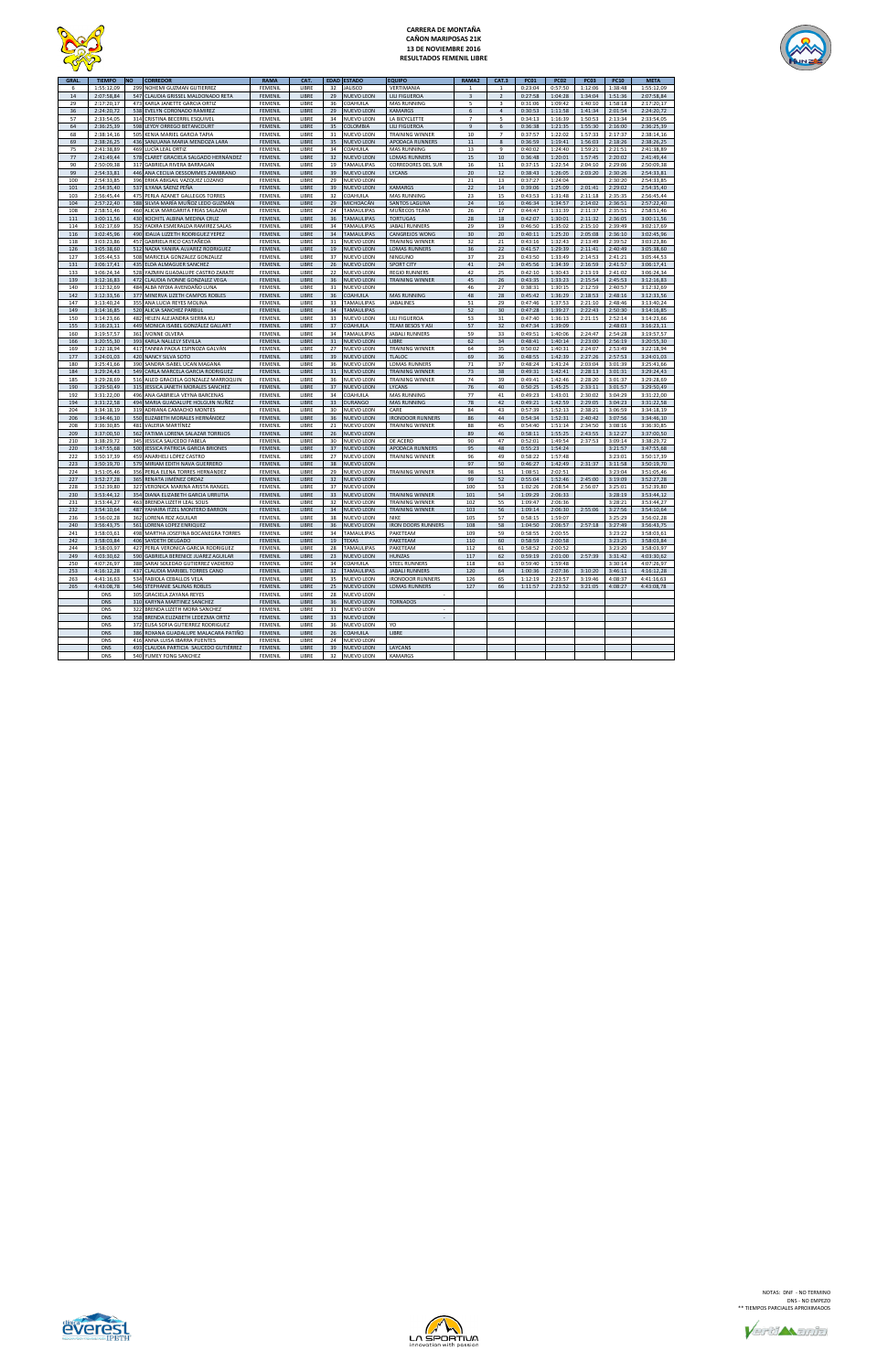

# **CARRERA DE MONTAÑA CAÑON MARIPOSAS 21K 13 DE NOVIEMBRE 2016 RESULTADOS FEMENIL MASTER**



| GRAL. | <b>TIEMPO</b> | <b>NO</b> | <b>CORREDOR</b>                          | <b>RAMA</b>    | CAT.          |    | <b>EDAD ESTADO</b> | <b>EQUIPO</b>               | RAMA2          | CAT.3          | <b>PC01</b> | <b>PC02</b> | <b>PC03</b> | <b>PC10</b> | <b>META</b> |
|-------|---------------|-----------|------------------------------------------|----------------|---------------|----|--------------------|-----------------------------|----------------|----------------|-------------|-------------|-------------|-------------|-------------|
| 12    | 2:06:47,84    |           | 303 MARCELA CAMPO FILIZOLA               | FEMENIL        | MASTER        | 47 | <b>NUEVO LEON</b>  | VERTIMANIA                  | $\overline{2}$ | <sup>1</sup>   | 0:27:27     | 1:04:21     | 1:33:34     | 1:49:07     | 2:06:47,84  |
| 27    | 2:16:05,42    | 304       | ERIKA MORALES NAVARRO                    | <b>FEMENIL</b> | <b>MASTER</b> | 42 | <b>NUEVO LEON</b>  | VERTIMANIA                  | $\overline{4}$ | $\overline{2}$ | 0:32:24     | 1:12:13     | 1:40:49     | 1:57:48     | 2:16:05,42  |
| 61    | 2:35:50.59    | 581       | LORENA MARTINEZ VALDEPEÑAS               | <b>FEMENIL</b> | MASTER        | 44 | COAHUILA           | <b>MASS RUNNING</b>         | 8              | $\overline{3}$ | 0:35:41     | 1:19:32     | 1:55:03     | 2:14:57     | 2:35:50.59  |
| 76    | 2:41:45,00    | 350       | ORALIA ESCOBEDO                          | <b>FEMENIL</b> | <b>MASTER</b> | 46 | <b>NUEVO LEON</b>  | <b>DUENDES</b>              | 14             | $\overline{4}$ | 0:36:57     | 1:21:42     | 1:58:14     | 2:21:39     | 2:41:45,00  |
| 95    | 2:51:16,25    |           | 527 MARTHA CARREON REYNA                 | FEMENIL        | MASTER        | 47 | <b>TAMAULIPAS</b>  | <b>TORTUGAS</b>             | 18             | 5              | 0:34:39     | 1:18:09     | 2:00:33     | 2:28:32     | 2:51:16,25  |
| 106   | 2:58:08,09    | 599       | ZULEMA URIBE PENDAS                      | <b>FEMENIL</b> | MASTER        | 45 | NUEVO LEON         | LILI FIGUEROA               | 25             | 6              | 0:39:10     | 1:27:02     | 2:08:22     | 2:33:49     | 2:58:08,09  |
| 109   | 2:59:15,08    | 438       | LUZ MARIA ÁLVAREZ MORA                   | FEMENIL        | MASTER        | 40 | <b>TAMAULIPAS</b>  | PAKETEAM                    | 27             | $\overline{7}$ | 0:51:45     | 1:38:09     | 2:16:43     | 2:38:35     | 2:59:15,08  |
| 117   | 3:02:53,35    | 394       | KARLA MIRIAM MARROQUIN                   | <b>FEMENIL</b> | <b>MASTER</b> | 42 | <b>NUEVO LEON</b>  |                             | 31             | 8              | 0:43:06     | 1:31:10     | 2:12:35     | 2:39:44     | 3:02:53,35  |
| 121   | 3:04:24,60    | 448       | <b>JEANNETE ALANIS</b>                   | FEMENIL        | MASTER        | 43 | NUEVO LEON         | CORREDORES DEL VALLE        | 33             | 9              | 0:47:39     | 1:36:53     | 2:17:10     | 2:43:00     | 3:04:24,60  |
| 122   | 3:04:30.75    | 376       | LILIANA VERONICA HERNANDEZ GUTIERREZ     | <b>FEMENIL</b> | <b>MASTER</b> | 43 | <b>NUEVO LEON</b>  | <b>REGIOS RUNNERS</b>       | 34             | 10             | 0:42:28     | 1:31:18     | 2:13:45     | 2:41:10     | 3:04:30.75  |
| 124   | 3:05:34,52    | 582       | SOCORRO ORTEGA ORTIZ                     | FEMENIL        | MASTER        | 47 | NUEVO LEON         | <b>DUENDES</b>              | 35             | 11             | 0:44:31     | 1:31:22     | 2:11:12     | 2:38:04     | 3:05:34,52  |
| 129   | 3:06:06,58    | 548       | MARÍA DE LOURDES JUÁREZ CONTRERAS        | <b>FEMENIL</b> | <b>MASTER</b> | 46 | NUEVO LEON         | <b>LIBRE</b>                | 39             | 12             | 0:43:00     | 1:34:16     | 2:15:31     | 2:40:15     | 3:06:06,58  |
| 130   | 3:06:08,12    | 392       | MARÍA DE LOS ÁNGELES NOLASEA ALVARAD     | FEMENIL        | MASTER        | 42 | TAMAULIPAS         | <b>JABALIS RUNNERS</b>      | 40             | 13             | 0:31:56     | 1:35:42     | 2:17:38     | 2:42:22     | 3:06:08,12  |
| 136   | 3:09:42,68    | 411       | YOLANDA PATRICIA GLORIA VILLARREAL       | <b>FEMENIL</b> | <b>MASTER</b> | 48 | <b>TAMAULIPAS</b>  | <b>JABALI RUNNERS</b>       | 43             | 14             |             | 1:37:44     |             | 2:45:29     | 3:09:42,68  |
| 137   | 3:10:37,20    | 488       | ALEJANDRA ORTIZ BAEZA                    | FEMENIL        | MASTER        | 44 | COAHUILA           | <b>MAS RUNNING</b>          | 44             | 15             | 0:49:10     | 1:38:41     | 2:18:58     | 2:46:27     | 3:10:37,20  |
| 145   | 3:13:31,53    | 504       | <b>MARIBEL RIOS</b>                      | <b>FEMENIL</b> | <b>MASTER</b> | 46 | <b>NUEVO LEON</b>  | <b>IRONEVOLUTION</b>        | 49             | 16             | 0:44:37     | 1:36:34     | 2:19:13     | 2:46:56     | 3:13:31,53  |
| 146   | 3:13:33,30    | 454       | ELIZABETH NARVAEZ REYES                  | <b>FEMENIL</b> | <b>MASTER</b> | 43 | <b>HIDALGO</b>     |                             | 50             | 17             | 0:51:04     | 1:43:08     | 2:23:24     | 2:50:54     | 3:13:33,30  |
| 152   | 3:15:28,01    | 480       | MARIA ISABEL GARCIA SOTO                 | <b>FEMENIL</b> | <b>MASTER</b> | 40 | <b>NUEVO LEON</b>  | <b>GUSANITO RUNNERS</b>     | 55             | 18             | 0:47:15     | 1:39:44     | 2:22:23     | 2:51:18     | 3:15:28,01  |
| 154   | 3:15:55,45    | 514       | MÓNICA RIVERA GUERRA                     | FEMENIL        | MASTER        | 49 | <b>NUEVO LEON</b>  | RED RUNNERS MTY             | 56             | 19             | 0:46:22     | 1:37:48     | 2:20:23     | 2:48:38     | 3:15:55,45  |
| 156   | 3:17:51,08    | 375       | MARIA DE JESUS GARZA GOMEZ               | <b>FEMENIL</b> | <b>MASTER</b> | 42 | <b>TAMAULIPAS</b>  | MUÑECOS TEAM                | 58             | 20             | 0:50:49     | 1:40:41     |             | 2:52:29     | 3:17:51,08  |
| 161   | 3:19:57,91    | 364       | ANA LAURA RODRIGUEZ PALACIOS             | FEMENIL        | MASTER        | 41 | <b>TAMAULIPAS</b>  | <b>JABALI RUNNERS</b>       | 60             | 21             | 0:48:33     | 1:39:57     | 2:24:44     | 2:54:22     | 3:19:57,91  |
| 163   | 3:20:02,45    | 600       | MONICA DE LA GARZA                       | <b>FEMENIL</b> | <b>MASTER</b> | 42 | NUEVO LEON         | LILI FIGUEROA               | 61             | 22             | 0:43:39     | 1:36:47     | 2:16:55     | 2:49:43     | 3:20:02,45  |
| 167   | 3:21:20,84    | 478       | <b>ISABEL RODRÍGUEZ</b>                  | FEMENIL        | MASTER        | 42 | COAHUILA           | CORRECAMINOS                | 63             | 23             | 0:50:47     | 1:42:31     |             | 2:55:37     | 3:21:20,84  |
| 171   | 3:22:40.13    | 378       | <b>LUCIA SAENZ</b>                       | <b>FEMENIL</b> | <b>MASTER</b> | 48 | <b>NUEVO LEON</b>  | <b>CORREDORES DEL VALLE</b> | 65             | 24             | 0:48:11     | 1:37:56     | 2:19:19     | 2:49:29     | 3:22:40.13  |
| 173   | 3:22:50,02    | 336       | GRISELDA MATA ALMANZA                    | <b>FEMENIL</b> | MASTER        | 43 | <b>NUEVO LEON</b>  | <b>AVENTUREROS V.I.P.</b>   | 66             | 25             | 0:47:59     | 1:40:51     |             | 2:54:08     | 3:22:50,02  |
| 175   | 3:23:02,55    | 585       | MYRNA ELIDA MENDOZA GALINDO              | <b>FEMENIL</b> | <b>MASTER</b> | 42 | <b>NUEVO LEON</b>  | LIBRE                       | 67             | 26             | 0:51:37     | 1:44:43     | 2:28:28     | 2:57:42     | 3:23:02,55  |
| 176   | 3:23:03,39    | 587       | ILIANA DEL CARMEN MONTOYA ZENTENO        | FEMENIL        | MASTER        | 43 | COAHUILA           | <b>MAS RUNNING</b>          | 68             | 27             | 0:49:11     | 1:40:44     | 2:26:36     | 2:57:14     | 3:23:03,39  |
| 178   | 3:24:20.72    | 439       | <b>TERESA VILLARREAL</b>                 | <b>FEMENIL</b> | <b>MASTER</b> | 49 | NUEVO LEON         | <b>CORREDORES DEL VALLE</b> | 70             | 28             |             | 1:46:32     |             | 2:56:00     | 3:24:20,72  |
| 183   | 3:29:17.87    | 447       | VELIA NELLY TORRES ONTIVEROS             | FEMENIL        | MASTER        | 41 | NUEVO LEON         | <b>RED RUNNERS</b>          | 72             | 29             | 0:50:18     | 1:43:23     | 2:31:01     | 3:01:19     | 3:29:17,87  |
| 187   | 3:29:35,19    |           | 371 LINDA PATRICIA OROZCO GALINDO        | <b>FEMENIL</b> | <b>MASTER</b> | 41 | NUEVO LEON         | <b>IRONDORRUNNERS</b>       | 75             | 30             | 0:51:01     | 1:45:35     | 2:32:28     | 3:01:26     | 3:29:35,19  |
| 195   | 3:32:23,82    |           | 513 YARETH CONTRERAS LOPEZ               | FEMENIL        | MASTER        | 46 | <b>NUEVO LEON</b>  | <b>IRONDOOR RUNNERS</b>     | 79             | 31             | 0:54:26     | 1:50:33     | 2:37:46     | 2:23:22     | 3:32:23,82  |
| 196   | 3:32:27.59    |           | 502 PATRICIA RODRIGUEZ SANCHEZ           | <b>FEMENIL</b> | <b>MASTER</b> | 42 | <b>NUEVO LEON</b>  | <b>DUENDES</b>              | 80             | 32             | 0:52:36     | 1:50:17     |             | 3:04:46     | 3:32:27.59  |
| 199   | 3:33:17,16    |           | 450 ADRIANA DEL ROCIO VILLASEÑOR RAMIREZ | FEMENIL        | MASTER        | 43 | <b>NUEVO LEON</b>  |                             | 83             | 33             | 0:51:20     | 1:47:27     |             | 3:03:49     | 3:33:17,16  |
| 205   | 3:34:33,52    | 544       | MONICA DAVILA RODRIGUEZ                  | <b>FEMENIL</b> | <b>MASTER</b> | 48 | <b>NUEVO LEON</b>  | <b>IROONDOOR RUNNERS</b>    | 85             | 34             | 0:54:31     | 1:52:39     | 2:40:51     | 3:08:01     | 3:34:33,52  |
| 207   | 3:35:46,10    | 497       | JOANNA CARDONA MENDEZ                    | FEMENIL        | MASTER        | 44 | NUEVO LEON         | <b>DUENDES</b>              | 87             | 35             | 0:52:35     | 1:50:20     | 2:34:31     | 3:07:49     | 3:35:46,10  |
| 212   | 3:41:39,51    | 381       | KARLA IVOONE CANTU VARGAS                | <b>FEMENIL</b> | <b>MASTER</b> | 41 | COAHUILA           | TRAIL RUNNERS PIEDRAS N     | 91             | 36             | 0:48:05     | 1:45:30     | 2:40:14     | 3:13:14     | 3:41:39,51  |
| 218   | 3:47:14,00    |           | 313 NANCY LIZETT SALAS AYALA             | FEMENIL        | MASTER        | 41 | <b>NUEVO LEON</b>  | <b>CHEQUE RUNNERS</b>       | 94             | 37             | 1:14:26     | 2:07:32     |             | 3:20:55     | 3:47:14,00  |
| 233   | 3:54:19,31    | 477       | DIANA MARGARITA NAVEJAR RODRÍGUEZ        | FEMENIL        | <b>MASTER</b> | 42 | COAHUILA           | CORRECAMINOS                | 104            | 38             | 1:00:05     | 1:57:07     | 2:46:27     | 3:21:22     | 3:54:19,31  |
| 239   | 3:56:12,00    | 360       | ELSA ADRIANA LARA SAN JUAN               | FEMENIL        | MASTER        | 47 | NUEVO LEON         | <b>CLUB ZARAGOZA</b>        | 107            | 39             | 0:55:27     | 1:56:30     |             | 3:23:42     | 3:56:12,00  |
| 243   | 3:58:03.91    | 405       | <b>EDITH AYDEE RAMOS</b>                 | <b>FEMENIL</b> | <b>MASTER</b> | 40 | <b>TEXAS</b>       | PAKETEAM                    | 111            | 40             | 0:58:57     | 2:00:48     |             | 3:23:27     | 3:58:03,91  |
| 245   | 3:58:46,44    | 402       | VELIA IVETTE HERNANDEZ MARTINEZ          | <b>FEMENIL</b> | MASTER        | 44 | <b>NUEVO LEON</b>  | <b>KAKTUS</b>               | 113            | 41             | 1:02:18     | 2:08:57     | 2:58:07     | 3:26:53     | 3:58:46,44  |
| 248   | 3:59:56,33    | 404       | NORMA LETICIA NAVARRETE ULLOA            | <b>FEMENIL</b> | <b>MASTER</b> | 47 | <b>TAMAULIPAS</b>  | <b>JABALI</b>               | 116            | 42             | 0:54:49     | 1:51:33     | 2:40:40     | 3:22:11     | 3:59:56,33  |
| 256   | 4:21:54,29    | 369       | BRENDA ALEJANDRA VACA CAMPUZANO          | FEMENIL        | MASTER        | 43 | TAMAULIPAS         | <b>JABALI RUNNERS</b>       | 122            | 43             |             | 2:14:57     | 3:13:53     | 3:50:18     | 4:21:54,29  |
| 262   | 4:30:59,33    | 425       | MARIA DE LOS ANGELES ALVARADO            | <b>FEMENIL</b> | <b>MASTER</b> | 41 | <b>TAMAULIPAS</b>  | <b>LIBRE</b>                | 125            | 44             | 1:02:37     | 2:14:53     | 3:13:02     | 3:57:10     | 4:30:59,33  |
| 266   | 4:46:30,72    | 536       | ELVIA RODRIGUEZ PEREZ                    | FEMENIL        | MASTER        | 47 | NUEVO LEON         | <b>IRONDOOR RUNNERS</b>     | 128            | 45             | 1:12:15     | 2:24:18     | 3:22:19     | 4:08:48     | 4:46:30,72  |
|       | <b>DNS</b>    | 353       | <b>ELSA GOMEZ FLORES</b>                 | <b>FEMENIL</b> | <b>MASTER</b> | 45 | NUEVO LEON         | <b>CORREDORES DEL VALLE</b> |                |                |             |             |             |             |             |
|       | <b>DNS</b>    | 415       | ANNA LUISA PUENTES ARREOLA               | <b>FEMENIL</b> | <b>MASTER</b> | 45 | NUEVO LEON         |                             |                |                |             |             |             |             |             |
|       | <b>DNS</b>    |           | 521 MONICA VILLARROEL TAMES              | <b>FEMENIL</b> | <b>MASTER</b> | 42 | <b>NUEVO LEON</b>  | <b>LOMAS RUNNERS</b>        |                |                |             |             |             |             |             |
|       |               |           |                                          |                |               |    |                    |                             |                |                |             |             |             |             |             |





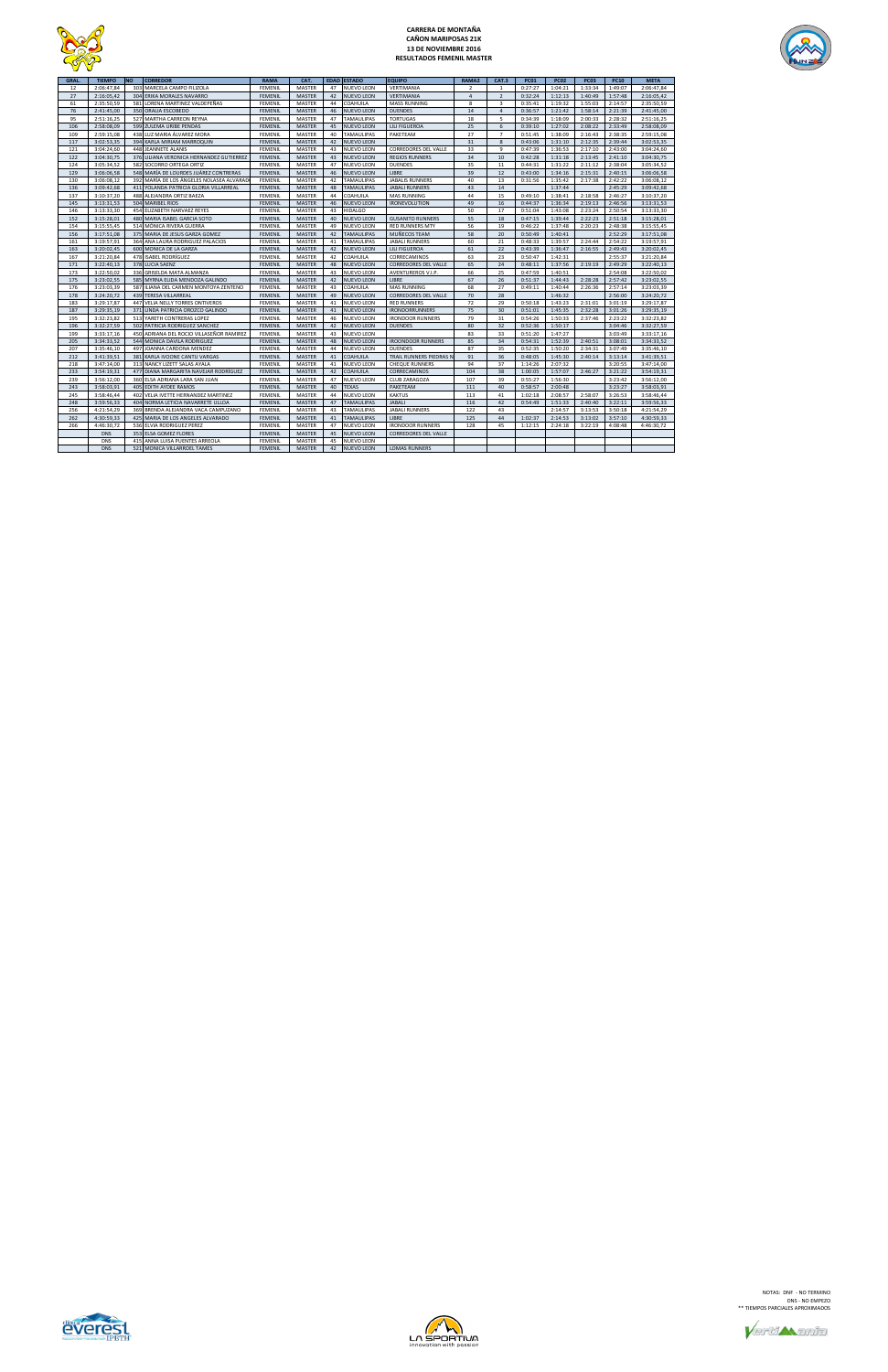

# **CARRERA DE MONTAÑA CAÑON MARIPOSAS 21K 13 DE NOVIEMBRE 2016 RESULTADOS FEMENIL VETERANOS**



| GRAL. | <b>TIEMPO</b> | <b>INO</b> | <b>CORREDOR</b>                        | <b>RAMA</b>    | CAT.            |    | <b>EDAD ESTADO</b> | <b>EQUIPO</b>               | RAMA2 | CAT.3 | <b>PC01</b> | <b>PC02</b> | <b>PC03</b> | <b>PC10</b> | <b>META</b> |
|-------|---------------|------------|----------------------------------------|----------------|-----------------|----|--------------------|-----------------------------|-------|-------|-------------|-------------|-------------|-------------|-------------|
| 72    | 2:40:33,09    |            | 321 GLORIA MARTINEZ QUEZADA            | <b>FEMENIL</b> | VETERANO        | 58 | <b>NUEVO LEON</b>  |                             | 12    |       | 0:37:49     | 1:21:28     | 1:55:44     | 2:18:51     | 2:40:33,09  |
| 93    | 2:50:45.59    |            | 464 MAGDA CANTÚ                        | <b>FEMENIL</b> | <b>VETERANO</b> | 51 | <b>NUEVO LEON</b>  | <b>CORREDORES DEL VALLE</b> | 17    |       | 0:43:18     | 1:29:42     | 2:05:59     | 2:29:09     | 2:50:45,59  |
| 98    | 2:53:22.83    |            | 442 GLORIA MEDINA SALAZAR              | <b>FEMENIL</b> | VETERANO        | 57 | <b>TAMAULIPAS</b>  |                             | 19    |       | 0:39:14     | 1:25:35     | 2:04:18     | 2:29:33     | 2:53:22,83  |
| 128   | 3:05:47,01    |            | 397 LAURA ELIZALDE GONZALEZ            | <b>FEMENIL</b> | VETERANO        | 53 | <b>TAMAULIPAS</b>  | <b>CANGREJOS WONG</b>       | 38    |       | 0:43:12     | 1:31:00     |             |             | 3:05:47,01  |
| 141   | 3:12:33,30    |            | 503 NORMA LETICIA CARDONA GARCIA       | <b>FEMENIL</b> | VETERANO        | 50 | COAHUILA           | MAS RUNNING                 | 47    |       | 0:45:37     | 1:36:24     | 2:18:41     | 2:48:20     | 3:12:33,30  |
| 151   | 3:14:49,68    |            | 593 MARTHA OFELIA CANTU HERNANDEZ      | FEMENIL        | VETERANO        | 56 | <b>NUEVO LEON</b>  |                             | 54    |       | 0:46:45     | 1:40:04     | 2:23:33     | 2:49:23     | 3:14:49,68  |
| 197   | 3:32:27,87    |            | 501 TERESA MUNOZ CENA                  | <b>FEMENIL</b> | VETERANO        | 53 | NUEVO LEON         | <b>DUENDES</b>              | 81    |       | 0:52:41     | 1:50:15     | 2:33:55     | 3:05:11     | 3:32:27,87  |
| 198   | 3:32:57,47    |            | 419 ALICIA AVIÑIGA SALAZAR             | <b>FEMENIL</b> | VETERANO        | 51 | <b>NUEVO LEON</b>  | <b>GUSANITOS</b>            | 82    |       | 0:53:42     | 1:50:10     | 2:33:41     | 3:05:21     | 3:32:57,47  |
| 214   | 3:43:35,15    |            | 530 ARCIDALIA GARCÍA SÁNCHEZ           | <b>FEMENIL</b> | VETERANO        | 51 | <b>NUEVO LEON</b>  | <b>LOMAS RUNNERS</b>        | 92    |       | 0:56:22     | 1:51:38     | 2:39:26     | 3:12:38     | 3:43:35,15  |
| 217   | 3:46:21.21    |            | 529 ENEDINA VILLARREAL SEPÚLVEDA       | <b>FEMENIL</b> | VETERANO        | 55 | <b>NUEVO LEON</b>  | LIBRE                       | 93    | 10    | 0:50:55     | 1:49:42     | 2:37:50     | 3:11:20     | 3:46:21,21  |
| 238   | 3:56:11,98    |            | 414 MARIA GUADALUPE CASTAÑEDA GARCIA   | <b>FEMENIL</b> | VETERANO        | 58 | NUEVO LEON         | <b>TLALOC</b>               | 106   | 11    | 0:55:30     | 1:56:23     |             | 3:23:45     | 3:56:11,98  |
| 246   | 3:59:47.74    |            | 444 ESTHER MARTÍNEZ ARCINIEGA          | <b>FEMENIL</b> | VETERANO        | 51 | <b>NUEVO LEON</b>  | <b>CORREDORES DEL VALLE</b> | 114   | 12    | 1:00:34     | 1:59:46     |             | 3:27:38     | 3:59:47,74  |
| 247   | 3:59:47,81    |            | 443 NORA LEAL MERLA                    | <b>FEMENIL</b> | VETERANO        | 68 | NUEVO LEON         | <b>CORREDORES DEL VALLE</b> | 115   | 13    | 0:54:20     | 1:51:21     | 2:43:03     | 3:27:47     | 3:59:47,81  |
| 252   | 4:13:23,42    |            | 421 CECILIA RAMIREZ MATA               | <b>FEMENIL</b> | <b>VETERANO</b> | 54 | <b>TAMAULIPAS</b>  | <b>TORTUGAS DE MATAMORC</b> | 119   | 14    | 0:53:37     | 1:52:05     | 3:02:22     | 3:40:12     | 4:13:23,42  |
| 255   | 4:21:54,17    |            | 418 HILDA LETICIA PRADO VILLANUEVA     | FEMENIL        | VETERANO        | 54 | <b>TAMAULIPAS</b>  | JABALI                      | 121   | 15    | 1:06:13     | 2:14:46     | 3:14:10     | 3:50:07     | 4:21:54,17  |
| 257   | 4:24:14,97    |            | 423 VERÓNICA LOERA LOERA               | <b>FEMENIL</b> | VETERANO        | 57 | <b>TAMAULIPAS</b>  | <b>JABALÍES</b>             | 123   | 16    | 1:00:00     | 2:07:57     | 3:10:24     | 3:49:56     | 4:24:14,97  |
| 261   | 4:30:59,25    |            | 409 NORMA ANGELICA TREVIÑO DE LANDEROS | <b>FEMENIL</b> | VETERANO        | 54 | TAMAULIPAS         | <b>TORTUGAS DE MATAMORO</b> | 124   | 17    | 1:02:41     | 2:14:49     | 3:12:55     | 3:57:06     | 4:30:59,25  |
|       | <b>DNS</b>    |            | 331 MARIA GUADALUPE RIOS REYES         | <b>FEMENIL</b> | VETERANO        | 67 | <b>NUEVO LEON</b>  | LIBRE                       |       |       |             |             |             |             |             |
|       | <b>DNS</b>    |            | 507 MARY CARMEN RODRIGUEZ AVILA        | <b>FEMENIL</b> | VETERANO        | 52 | COAHUILA           | MAS RUNNING                 |       |       |             |             |             |             |             |





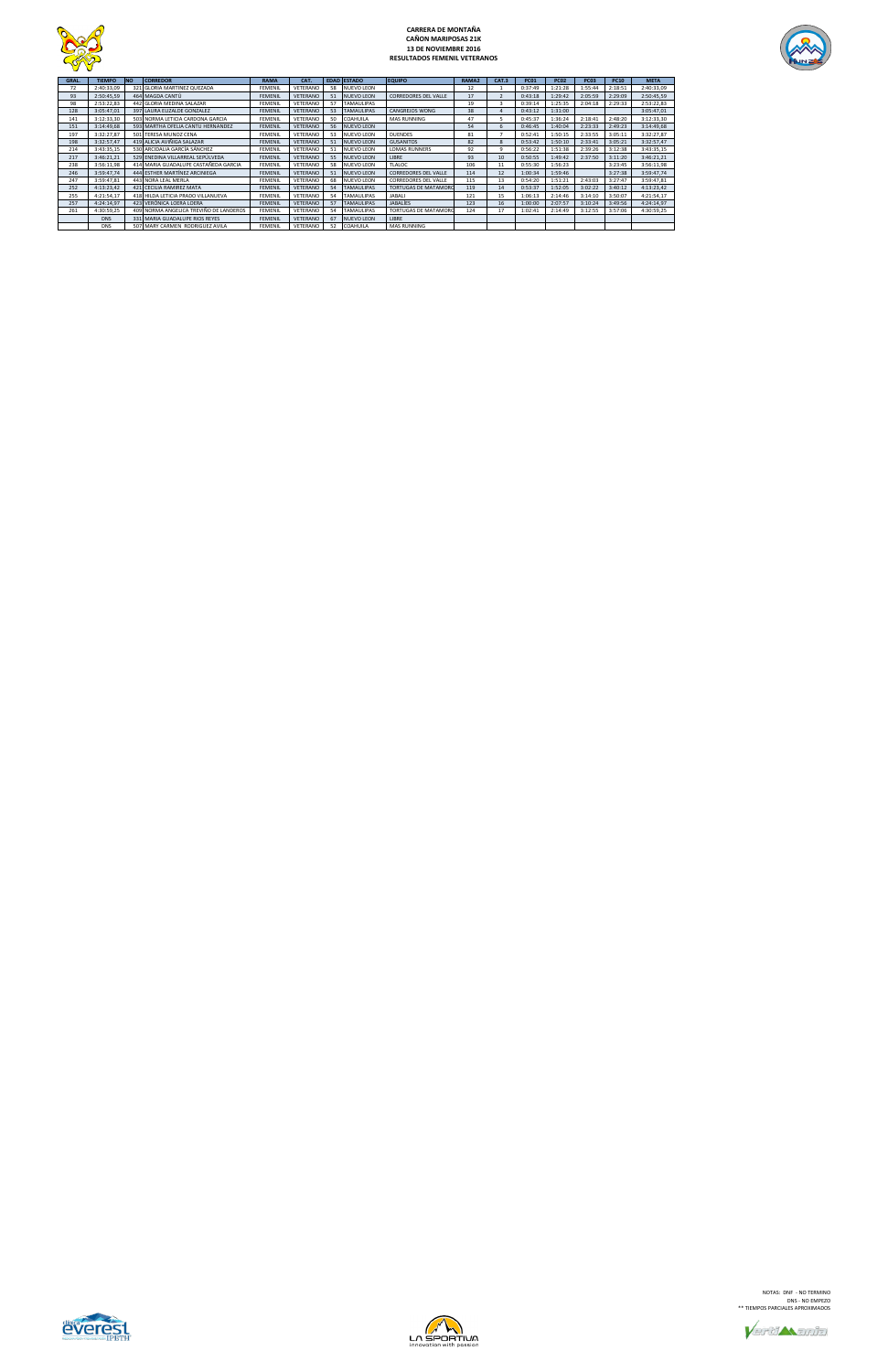

# **CARRERA DE MONTAÑA CAÑON MARIPOSAS 21K 13 DE NOVIEMBRE 2016 RESULTADOS VARONIL LIBRE**



| <b>GRAL</b>             | <b>TIEMPO</b> | NO  | <b>CORREDOR</b>                          | <b>RAMA</b> | CAT.  | <b>EDAD</b> | <b>ESTADO</b>     | EQUIPO                      | RAMA <sub>2</sub> | CAT.3          | <b>PC01</b> | <b>PC02</b> | PC03    | <b>PC10</b> | <b>META</b> |
|-------------------------|---------------|-----|------------------------------------------|-------------|-------|-------------|-------------------|-----------------------------|-------------------|----------------|-------------|-------------|---------|-------------|-------------|
| 1                       | 1:32:18,76    |     | 306 FERNANDO AZAEL MEJIA GONZALEZ        | VARONIL     | LIBRE | 24          | <b>JALISCO</b>    | VERTIMANIA                  | 1                 | $\mathbf{1}$   | 0:17:13     | 0:46:35     | 1:06:12 | 1:18:39     | 1:32:18,76  |
| $\overline{2}$          | 1:34:29,98    |     | 301 NICOLAS DEL ANGEL HERNADEZ           | VARONIL     | LIBRE | 35          | NUEVO LEON        | EL CLUB DEL SAG             | $\overline{2}$    | $\overline{2}$ | 0:17:38     | 0:47:40     | 1:07:51 | 1:21:19     | 1:34:29,98  |
|                         |               |     |                                          |             |       |             |                   |                             |                   |                |             |             |         |             |             |
| $\overline{\mathbf{3}}$ | 1:34:30,09    | 491 | MAXIMILIANO MARTINEZ MARTINEZ            | VARONIL     | LIBRE | 26          | TAMAULIPAS        | CANGREJOS WONG              | 3                 | 3              | 0:17:33     | 0:47:49     | 1:07:54 | 1:21:27     | 1:34:30,09  |
| $\overline{4}$          | 1:48:49,54    | 328 | EDSON ALAN MARIN GUERRERO                | VARONIL     | LIBRE | 21          | NUEVO LEON        | <b>TREPACERROS</b>          | $\sqrt{4}$        | $\overline{4}$ |             | 0:53:23     | 1:16:25 | 1:33:34     | 1:48:49,54  |
| $\overline{7}$          | 1:59:08,41    |     | 440 JULIO ANTONIO GONZALEZ VILLARREAL    | VARONIL     | LIBRE | 38          | NUEVO LEON        | <b>3XTREME</b>              | 6                 | 5              | 0:24:37     | 1:00:09     | 1:26:28 | 1:42:28     | 1:59:08,41  |
| $\overline{9}$          |               | 551 |                                          |             |       | 28          |                   |                             | $\bf 8$           |                |             |             |         |             |             |
|                         | 2:03:52,05    |     | JESUS EDUARDO JUAREZ ESCALANTE           | VARONIL     | LIBRE |             | NUEVO LEON        | CORCELES                    |                   | 6              | 0:24:22     | 0:59:55     | 1:28:18 | 1:45:58     | 2:03:52,05  |
| 15                      | 2:08:16,81    |     | 559 PEDRO MORENO SILVA                   | VARONIL     | LIBRE | 39          | NUEVO LEON        | DEL-SAG                     | $12\,$            | $\overline{7}$ | 0:26:54     | 1:03:56     | 1:31:56 | 1:51:00     | 2:08:16,81  |
| 16                      | 2:08:58,57    |     | 489 PAULINO AGUSTIN OLIVARES             | VARONIL     | LIBRE | 37          | <b>TAMAULIPAS</b> | <b>CANGREJOS WONG</b>       | 13                | 8              | 0:25:32     | 1:01:23     | 1:30:29 | 1:50:28     | 2:08:58,57  |
| 18                      | 2:10:22,63    |     | 399 ENRIQUE GARCIA RUBIO                 | VARONIL     | LIBRE | 21          | TAMAULIPAS        | CANGREJOS WONG              | 15                | 9              | 0:30:04     | 1:06:28     | 1:34:32 | 1:52:38     | 2:10:22,63  |
|                         |               |     |                                          |             |       |             |                   |                             |                   |                |             |             |         |             |             |
| 19                      | 2:10:31.51    |     | 413 ANDRÉS VILLAR                        | VARONIL     | LIBRE | 37          | NUEVO LEON        |                             | 16                | 10             | 0:30:36     | 1:07:38     | 1:35:42 | 1:52:00     | 2:10:31,51  |
| 20                      | 2:12:02,64    |     | 309 ANGEL RIVERA GOMEZ                   | VARONIL     | LIBRE | 37          | NUEVO LEON        | <b>EVEREST</b>              | 17                | 11             | 0:29:32     | 1:09:33     | 1:37:21 | 1:54:38     | 2:12:02,64  |
| $21\,$                  | 2:12:39,17    | 367 | JOSÉ ALFREDO GALLEGOS DÁVILA             | VARONIL     | LIBRE | 36          | <b>NUEVO LEON</b> | LIBRE                       | $18\,$            | 12             | 0:27:52     | 1:06:14     | 1:36:42 | 1:54:41     | 2:12:39,17  |
|                         |               |     |                                          |             |       |             |                   |                             |                   |                |             |             |         |             |             |
| 22                      | 2:14:22,28    |     | 368 BERNARDO HERNADEZ PADILLA            | VARONIL     | LIBRE | 24          | NUEVO LEON        | LYCANS                      | 19                | 13             | 0:28:20     | 1:08:36     | 1:36:14 | 1:55:27     | 2:14:22,28  |
| 32                      | 2:18:14,32    |     | 403 ARTURO MARQUEZ AGUILAR               | VARONIL     | LIBRE | 36          | NUEVO LEON        |                             | 25                | 14             | 0:31:14     | 1:10:20     | 1:41:25 | 1:59:27     | 2:18:14,32  |
| 33                      | 2:18:49,49    |     | 525 MIKEL CELAYA                         | VARONIL     | LIBRE | 33          | NUEVO LEON        | INDEPENDIENTE               | 26                | 15             | 0:30:45     | 1:10:27     | 1:40:12 | 1:58:38     | 2:18:49,49  |
|                         |               |     |                                          |             |       |             |                   |                             |                   |                |             |             |         |             |             |
| 34                      | 2:19:04,14    |     | 412 JOSE ABEL SAUCEDO VALDEZ             | VARONIL     | LIBRE | 38          | NUEVO LEON        | <b>REGIO RUNNERS</b>        | 27                | 16             | 0:32:53     |             | 1:41:59 | 1:59:44     | 2:19:04,14  |
| 35                      | 2:22:48,12    | 308 | <b>CARLOS GARCIA PERALES</b>             | VARONIL     | LIBRE | 39          | NUEVO LEON        | <b>EVEREST</b>              | 28                | 17             | 0:32:26     | 1:12:05     | 1:43:37 | 2:01:33     | 2:22:48,12  |
| 37                      | 2:27:20,24    | 557 | OSVALDO CRUZ QUINTANILLA                 | VARONIL     | LIBRE | 22          | NUEVO LEON        | <b>REGIO RUNNERS</b>        | 29                | 18             | 0:32:49     | 1:12:15     | 1:44:02 | 2:05:59     | 2:27:20,24  |
| 38                      | 2:27:21,90    |     | 510 SALVADOR RODRIGUEZ MATA              | VARONIL     | LIBRE | 29          | <b>DURANGO</b>    | <b>MAS RUNNING</b>          | 30                | 19             | 0:34:46     | 1:14:38     | 1:45:23 | 2:06:10     | 2:27:21,90  |
|                         |               |     |                                          |             |       |             |                   |                             |                   |                |             |             |         |             |             |
| 40                      | 2:27:29,36    |     | 486 HEBER AVALOS SOTO                    | VARONIL     | LIBRE | 37          | <b>TAMAULIPAS</b> | RUNNERS VISTAHERMOSA        | 32                | 20             | 0:31:46     | 1:11:26     | 1:44:56 | 2:06:49     | 2:27:29,36  |
| 41                      | 2:27:30,63    |     | 553 HECTOR RAFAEL COSS GARCIA            | VARONIL     | LIBRE | 33          | NUEVO LEON        |                             | 33                | 21             | 0:33:07     | 1:12:16     | 1:44:14 | 2:05:52     | 2:27:30,63  |
| 42                      | 2:27:33,97    |     | 370 ELISEO ENRIQUE HERNANDEZ SANCHEZ     | VARONIL     | LIBRE | 39          | TAMAULIPAS        | <b>JABALI RUNNERS</b>       | 34                | 22             | 0:42:31     | 1:21:06     | 1:50:24 | 2:08:40     | 2:27:33,97  |
|                         |               |     |                                          |             |       |             |                   |                             |                   |                |             |             |         |             |             |
| 44                      | 2:29:41,07    |     | 468 JUAN CARLOS ZACARIAS TIQUET          | VARONIL     | LIBRE | 32          | NUEVO LEON        | LYCANS                      | 36                | 23             | 0:33:35     | 1:15:38     |         | 2:09:00     | 2:29:41,07  |
| 45                      | 2:30:25,81    | 410 | <b>ISAIAS SANCHEZ LOPEZ</b>              | VARONIL     | LIBRE | 39          | NUEVO LEON        | APODACA RUNNERS             | 37                | 24             | 0:35:47     | 1:17:25     | 1:52:11 | 2:13:05     | 2:30:25,81  |
| 46                      | 2:30:52,63    | 330 | ALAN JUAREZ RODRIGUEZ                    | VARONIL     | LIBRE | 38          | NUEVO LEON        | <b>CORREDORES MONTERREY</b> | 38                | 25             | 0:35:21     | 1:16:34     | 1:49:33 | 2:10:42     | 2:30:52,63  |
|                         |               |     |                                          |             |       |             |                   |                             |                   |                |             |             |         |             |             |
| 47                      | 2:31:05,07    |     | 316 CARLOS ANTONIO CANTU HERNANDEZ       | VARONIL     | LIBRE | 19          | <b>TAMAULIPAS</b> | SPARTANS                    | 39                | 26             | 0:36:32     | 1:20:03     | 1:53:30 | 2:13:44     | 2:31:05,07  |
| 49                      | 2:31:29,64    |     | 554 ISAAC GOMEZ TORRES                   | VARONIL     | LIBRE | 15          | NUEVO LEON        | INDEPEMDIENTE               | 41                | 27             | 0:35:16     | 1:17:02     | 1:50:46 | 2:10:54     | 2:31:29,64  |
| 50                      | 2:31:40,50    |     | 407 FABIAN GONZALEZ BAEZ                 | VARONIL     | LIBRE | 30          | NUEVO LEON        | DE 0 A 100                  | 42                | 28             | 0:34:10     | 1:15:55     |         | 2:11:12     | 2:31:40,50  |
|                         |               |     |                                          |             |       |             |                   |                             |                   |                |             |             |         |             |             |
| 51                      | 2:33:00,43    | 595 | JUAN MANUEL CAMARILLO COBOS              | VARONIL     | LIBRE | 34          | NUEVO LEON        | LYCANS                      | 43                | 29             | 0:35:44     | 1:18:50     | 1:50:31 | 2:12:19     | 2:33:00,43  |
| 52                      | 2:33:09,31    |     | 560 VICTOR ALAN ALEJANDRO GARCIA         | VARONIL     | LIBRE | 33          | VERACRUZ          | <b>AERON EVOLUTION</b>      | 44                | 30             | 0:36:20     | 1:16:16     | 1:49:16 | 2:11:07     | 2:33:09,31  |
| 53                      | 2:33:23,77    | 543 | <b>OSCAR SANTOS GARZA</b>                | VARONIL     | LIBRE | 37          | NUEVO LEON        | KAMARGS                     | 45                | 31             | 0:36:05     | 1:21:20     | 1:53:37 | 2:14:08     | 2:33:23,77  |
| 55                      |               | 451 | <b>JOSE CARLOS FLORES ORTIZ</b>          |             | LIBRE | 37          |                   |                             | 47                |                | 0:35:38     |             | 1:52:17 |             |             |
|                         | 2:33:39,68    |     |                                          | VARONIL     |       |             | NUEVO LEON        | APODACA RUNNERS             |                   | 32             |             | 1:17:27     |         | 2:13:11     | 2:33:39,68  |
| 56                      | 2:33:52,96    | 382 | <b>ADAN GARCIA</b>                       | VARONIL     | LIBRE | 37          | NUEVO LEON        |                             | 48                | 33             | 0:32:37     | 1:14:01     | 1:45:13 | 2:09:35     | 2:33:52,96  |
| 59                      | 2:34:48,53    |     | 523 SEBASTIAN MURILLO REYNA              | VARONIL     | LIBRE | 39          | <b>NUEVO LEON</b> | <b>CORREDORES DEL SUR</b>   | 50                | 34             | 0:37:24     | 1:18:24     | 1:50:01 | 2:13:55     | 2:34:48,53  |
| 65                      | 2:36:29,04    |     | 577 FABIAN CARRIZALEZ MARTINEZ           | VARONIL     | LIBRE | 26          | NUEVO LEON        | LIBRE                       | 52                | 35             | 0:35:40     | 1:18:46     | 1:53:11 | 2:15:04     | 2:36:29,04  |
|                         |               |     |                                          |             |       |             |                   |                             |                   |                |             |             |         |             |             |
| 66                      | 2:36:37,31    |     | 391 ARTURO GARCIA BIUSTAMANTE            | VARONIL     | LIBRE | 36          | NUEVO LEON        |                             | 53                | 36             | 0:38:58     | 1:20:56     | 1:53:48 | 2:15:48     | 2:36:37,31  |
| 67                      | 2:37:07,71    |     | 311 PHILIP PAPAWORTH                     | VARONIL     | LIBRE | 31          | NUEVO LEON        |                             | 54                | 37             | 0:36:41     | 1:20:23     | 1:53:33 | 2:15:23     | 2:37:07,71  |
| 70                      | 2:39:34,77    | 456 | ALEJANDRO QUIROGA ESTRADA                | VARONIL     | LIBRE | 36          | <b>NUEVO LEON</b> | <b>TRAINING WINNER</b>      | 55                | 38             | 0:35:54     | 1:18:13     | 1:54:24 | 2:16:40     | 2:39:34,77  |
|                         |               |     |                                          |             |       |             |                   |                             |                   |                |             |             |         |             |             |
| 73                      | 2:40:58,80    | 575 | MARTIN ALMANZA RODRIGUEZ                 | VARONIL     | LIBRE | 36          | NUEVO LEON        |                             | 56                | 39             | 0:35:31     | 1:21:24     | 1:55:42 | 2:16:15     | 2:40:58,80  |
| 80                      | 2:42:53,95    | 580 | JORGE ERNESTO LÓPEZ RUGGIA               | VARONIL     | LIBRE | 27          | <b>NUEVO LEON</b> | LIBRE                       | 59                | 40             | 0:41:20     | 1:24:29     |         | 2:19:49     | 2:42:53,95  |
| 82                      | 2:44:39,25    |     | 320 LEOPOLDO ROBLES GARCIA               | VARONIL     | LIBRE | 39          | NUEVO LEON        | <b>KAMARGS</b>              | 61                | 41             | 0:21:30     | 1:23:40     | 1:58:18 | 2:20:11     | 2:44:39,25  |
|                         |               |     | 573 DIEGO A. MONTES P.                   |             |       |             |                   |                             |                   |                |             |             |         |             |             |
| 83                      | 2:44:52,87    |     |                                          | VARONIL     | LIBRE | 30          | <b>NUEVO LEON</b> | <b>CORONA RUNNER</b>        | 62                | 42             | 0:36:54     | 1:20:49     | 1:56:29 |             | 2:44:52,87  |
| 84                      | 2:45:33,86    |     | 542 RUPERTO PEÑA SALAZAR                 | VARONIL     | LIBRE | 34          | NUEVO LEON        | KAMARGS                     | 63                | 43             | 0:38:06     | 1:27:42     | 2:00:38 | 2:23:44     | 2:45:33,86  |
| 86                      | 2:45:34,62    |     | 428 SERGIO IBARRA GONZALEZ               | VARONIL     | LIBRE | 31          | <b>TAMAULIPAS</b> | CANGREJOS WONG              | 64                | 44             | 0:38:13     | 1:23:49     | 2:01:11 | 2:23:47     | 2:45:34,62  |
|                         |               |     |                                          |             |       |             |                   |                             |                   |                |             |             |         |             |             |
| 88                      | 2:49:13,56    |     | 348 JORGE LUIS MEXICANO CAMARGO          | VARONIL     | LIBRE | 27          | NUEVO LEON        | DE ACERO                    | 65                | 45             | 0:35:52     | 1:19:24     | 1:55:48 | 2:23:06     | 2:49:13,56  |
| 89                      | 2:49:38,56    |     | 363 VICTOR RODRIGUEZ PALACIOS            | VARONIL     | LIBRE | 33          | TAMAULIPAS        | <b>JABALI RUNNERS</b>       | 66                | 46             | 0:43:02     | 1:26:10     |         | 2:25:55     | 2:49:38,56  |
| 102                     | 2:54:42,27    | 545 | ROBERTO GERARDO GARCIA RODRIGUEZ         | VARONIL     | LIBRE | 24          | NUEVO LEON        |                             | 71                | 47             | 0:40:52     | 1:25:37     | 2:02:33 | 2:28:38     | 2:54:42,27  |
| 110                     | 2:59:41,49    |     | 524 JUDAS RAMON LORENZO JACQUEZ RODRIGU  | VARONIL     | LIBRE | 38          | COAHUILA          | <b>MAS RUNNING</b>          | 73                | 48             | 0:39:17     | 1:24:50     | 2:07:05 | 2:36:19     | 2:59:41,49  |
|                         |               |     |                                          |             |       |             |                   |                             |                   |                |             |             |         |             |             |
| 113                     | 3:02:02,75    | 323 | DAVID AEMAN LOPEZ                        | VARONIL     | LIBRE | 36          | NUEVO LEON        | CARE                        | 75                | 49             | 0:42:14     | 1:29:23     | 2:06:11 | 2:34:13     | 3:02:02,75  |
| 138                     | 3:12:16,81    |     | 471 DAVID AUGUSTO JUNES CERVANTES        | VARONIL     | LIBRE | 34          | NUEVO LEON        | <b>TRAINING WINNER</b>      | 83                | 50             | 0:43:27     | 1:33:20     | 2:15:43 | 2:45:50     | 3:12:16,81  |
| 143                     | 3:12:41,07    |     | 592 JORGE ALBERTO CORTEZ ZAVALA          | VARONIL     | LIBRE | 30          | NUEVO LEON        | LYCANS                      | 84                | 51             | 0:44:19     | 1:35:57     | 2:17:27 | 2:46:22     | 3:12:41,07  |
|                         |               |     |                                          |             |       |             |                   |                             |                   |                |             |             |         |             |             |
| 153                     | 3:15:52,72    |     | 357 FELIX GALAN VEGA                     | VARONIL     | LIBRE | 35          | TAMAULIPAS        | <b>JABALI RUNNERS</b>       | 87                | 52             | 0:49:55     | 1:39:53     | 2:22:35 | 2:50:26     | 3:15:52,72  |
| 158                     | 3:18:15,33    | 518 | JULIO CASTAÑEDA SAUCEDO                  | VARONIL     | LIBRE | 32          | NUEVO LEON        | <b>CORREDORES DEL SUR</b>   | 89                | 53             | 0:56:51     | 1:46:29     | 2:26:19 | 2:53:19     | 3:18:15,33  |
| 159                     | 3:18:15,33    | 519 | LUIS CASTAÑEDA SAUCEDO                   | VARONIL     | LIBRE | 36          | NUEVO LEON        | <b>CORREDORES DEL SUR</b>   | 90                | 54             | 0:56:55     | 1:46:25     | 2:26:27 | 2:53:22     | 3:18:15,33  |
|                         |               |     |                                          |             |       |             |                   |                             |                   |                |             |             |         |             |             |
| 162                     | 3:19:58,56    |     | 470 JESUS ALVARADO AVILA                 | VARONIL     | LIBRE | 39          | TAMAULIPAS        | <b>JABALI RUNNERS</b>       | 91                | 55             | 0:48:36     | 1:39:59     | 2:24:17 | 2:54:24     | 3:19:58,56  |
| 164                     | 3:20:19,75    |     | 387 FRANCISCO ARIEL GOMEZ MORALES        | VARONIL     | LIBRE | 34          | <b>TAMAULIPAS</b> | MUÑECOS TEAM                | 92                | 56             | 0:51:59     | 1:42:37     | 2:26:42 | 2:53:14     | 3:20:19,75  |
| 165                     | 3:20:20,63    |     | 389 ERNESTO EDGARDO DUARTE JUÁREZ        | VARONIL     | LIBRE | 39          | NUEVO LEON        | APODACA RUNNERS             | 93                | 57             | 0:44:42     | 1:38:00     | 2:21:07 | 2:53:09     | 3:20:20,63  |
| 168                     | 3:21:58,38    |     | 466 SERGIO GARCIA FLORES                 | VARONIL     | LIBRE | 26          | <b>NUEVO LEON</b> |                             | 94                | 58             | 0:53:46     | 1:51:17     | 2:32:19 | 2:55:57     | 3:21:58.38  |
|                         |               |     |                                          |             |       |             |                   |                             |                   |                |             |             |         |             |             |
| 182                     | 3:28:33,84    |     | 572 JOSE ELOY MONTES P                   | VARONIL     | LIBRE | 35          | NUEVO LEON        | <b>CORONA RUNNER</b>        | 100               | 59             | 0:48:09     | 1:43:04     | 2:30:17 | 2:58:39     | 3:28:33,84  |
| 188                     | 3:29:41,58    |     | 434 JOSE MANUEL GALVAN VAZQUEZ           | VARONIL     | LIBRE | 36          | <b>TAMAULIPAS</b> | <b>TORTUGAS</b>             | 102               | 60             | 0:49:39     | 1:43:27     | 2:31:06 | 3:01:23     | 3:29:41,58  |
| 193                     | 3:31:22.08    | 495 | JULIO CESAR ACOSTA SANCHEZ               | VARONIL     | LIBRE | 36          | COAHUILA          | <b>MAS RUNNING</b>          | 105               | 61             | 0:49:19     | 1:42:33     | 2:29:16 | 3:04:06     | 3:31:22,08  |
| 215                     | 3:44:21,67    |     | 556 ALEJANDRO BARBOSA GUITERREZ          | VARONIL     | LIBRE | 34          | <b>NUEVO LEON</b> |                             | 111               | 62             |             | 1:43:16     | 2:37:42 | 3:15:48     | 3:44:21,67  |
|                         |               |     |                                          |             |       |             |                   |                             |                   |                |             |             |         |             |             |
| 219                     | 3:47:55,51    |     | 499 JORGE ALBERTO PEREZ CAMARILLO        | VARONIL     | LIBRE | 33          | NUEVO LEON        | APODACA RUNNERS             | 113               | 63             | 0:50:04     | 1:54:34     |         | 3:22:04     | 3:47:55,51  |
| 221                     | 3:50:11,79    |     | 384 ABAD DE JESUS LOPEZ ARMENDARIZ       | VARONIL     | LIBRE | 30          | NUEVO LEON        | <b>TRAINING WINNER</b>      | 114               | 64             | 1:09:19     | 2:06:51     | 2:55:01 | 3:26:16     | 3:50:11,79  |
| 226                     | 3:52:26,96    |     | 366 CHRISTIAN PANTOJA                    | VARONIL     | LIBRE | 37          | NUEVO LEON        |                             | 115               | 65             | 0:55:00     | 1:52:42     | 2:44:58 | 3:18:53     | 3:52:26,96  |
|                         |               |     |                                          |             |       |             |                   |                             |                   |                |             |             |         |             |             |
| 229                     | 3:53:40,11    |     | 408 EBERARDO RODRIGUEZ GARCIA            | VARONIL     | LIBRE | 37          | <b>NUEVO LEON</b> | APODACA RUNNERS             | 116               | 66             | 0:52:08     | 1:49:35     | 2:39:58 | 3:18:49     | 3:53:40,11  |
| 234                     | 3:54:28.65    |     | 312 DAVID REYNALDO SIFUENTES ENRIQUEZ    | VARONIL     | LIBRE | 39          | NUEVO LEON        | LYCANS                      | 117               | 67             | 0:58:44     | 2:02:14     |         | 3:25:55     | 3:54:28.65  |
| 254                     | 4:21:53,63    |     | 461 ANDRÉS ADAME TORRES                  | VARONIL     | LIBRE | 26          | <b>NUEVO LEON</b> | <b>TRAINING WINNER</b>      | 120               | 68             | 0:58:50     | 2:00:20     | 2:57:13 | 3:43:34     | 4:21:53,63  |
| 267                     | 4:46:46,90    |     | 455 RAFAEL JUNIOR GARCIA REYES           | VARONIL     | LIBRE | 36          | NUEVO LEON        |                             | 125               | 69             | 1:12:09     | 2:24:05     |         | 4:08:34     | 4:46:46,90  |
|                         |               |     |                                          |             |       |             |                   |                             |                   |                |             |             |         |             |             |
|                         | <b>DNS</b>    |     | 318 MANUEL GUTIERREZ RODRIGUEZ           | VARONIL     | LIBRE | 27          | <b>TAMAULIPAS</b> | SPARTANS                    |                   |                |             |             |         |             |             |
|                         | DNS           |     | 324 DIEGO MENCHACA MARTINEZ              | VARONIL     | LIBRE | 19          | NUEVO LEON        | $\sim$                      |                   |                |             |             |         |             |             |
|                         | <b>DNS</b>    |     | 329 ISRAEL REYES BARRERA                 | VARONIL     | LIBRE | 27          | COAHUILA          | ÷.                          |                   |                |             |             |         |             |             |
|                         |               |     |                                          |             |       |             |                   |                             |                   |                |             |             |         |             |             |
|                         | DNS           |     | 340 ROBERTO CARLOS CAMACHO FONSECA       | VARONIL     | LIBRE | 33          | COAHUILA          | DE ACERO                    |                   |                |             |             |         |             |             |
|                         | <b>DNS</b>    |     | 341 JESUS VALERIANO VARGAS CARRANZA      | VARONIL     | LIBRE | 32          | COAHUILA          | DE ACERO                    |                   |                |             |             |         |             |             |
|                         | <b>DNS</b>    |     | 342 JORGE EDUARDO FLORES TORRES          | VARONIL     | LIBRE | 33          | COAHUILA          | DE ACERO                    |                   |                |             |             |         |             |             |
|                         |               |     |                                          |             |       |             |                   |                             |                   |                |             |             |         |             |             |
|                         | <b>DNS</b>    |     | 344 RAMON GARCIA FLORES                  | VARONIL     | LIBRE | 36          | COAHUILA          | DE ACERO                    |                   |                |             |             |         |             |             |
|                         | DNS           |     | 445 CLAUDIO EMMANUEL GARCIA              | VARONIL     | LIBRE | 35          | NUEVO LEON        |                             |                   |                |             |             |         |             |             |
|                         | <b>DNS</b>    |     | 467 JUAN JOSE CHAVEZ VALTIERRA           | VARONIL     | LIBRE | 32          | <b>NUEVO LEON</b> |                             |                   |                |             |             |         |             |             |
|                         |               |     |                                          |             |       |             |                   | APODACA RUNNERS             |                   |                |             |             |         |             |             |
|                         | <b>DNS</b>    |     | 474 JOSE LUIS CERVANTES CERVANTES        | VARONIL     | LIBRE | 36          | NUEVO LEON        |                             |                   |                |             |             |         |             |             |
|                         | <b>DNS</b>    |     | 479 JUAN LUIS RIVERA RAMIREZ             | VARONIL     | LIBRE | 24          | COAHUILA          | <b>MAS RUNNING</b>          |                   |                |             |             |         |             |             |
|                         | DNS           |     | 541 HUMBERTO FRANCISCO VILLARREAL SANTIA | VARONIL     | LIBRE | 31          | NUEVO LEON        | KAMARGS                     |                   |                |             |             |         |             |             |
|                         | <b>DNS</b>    |     | 596 RAUL OBREGON TAPIA                   | VARONIL     | LIBRE | 34          | <b>NUEVO LEON</b> | CONDOR                      |                   |                |             |             |         |             |             |





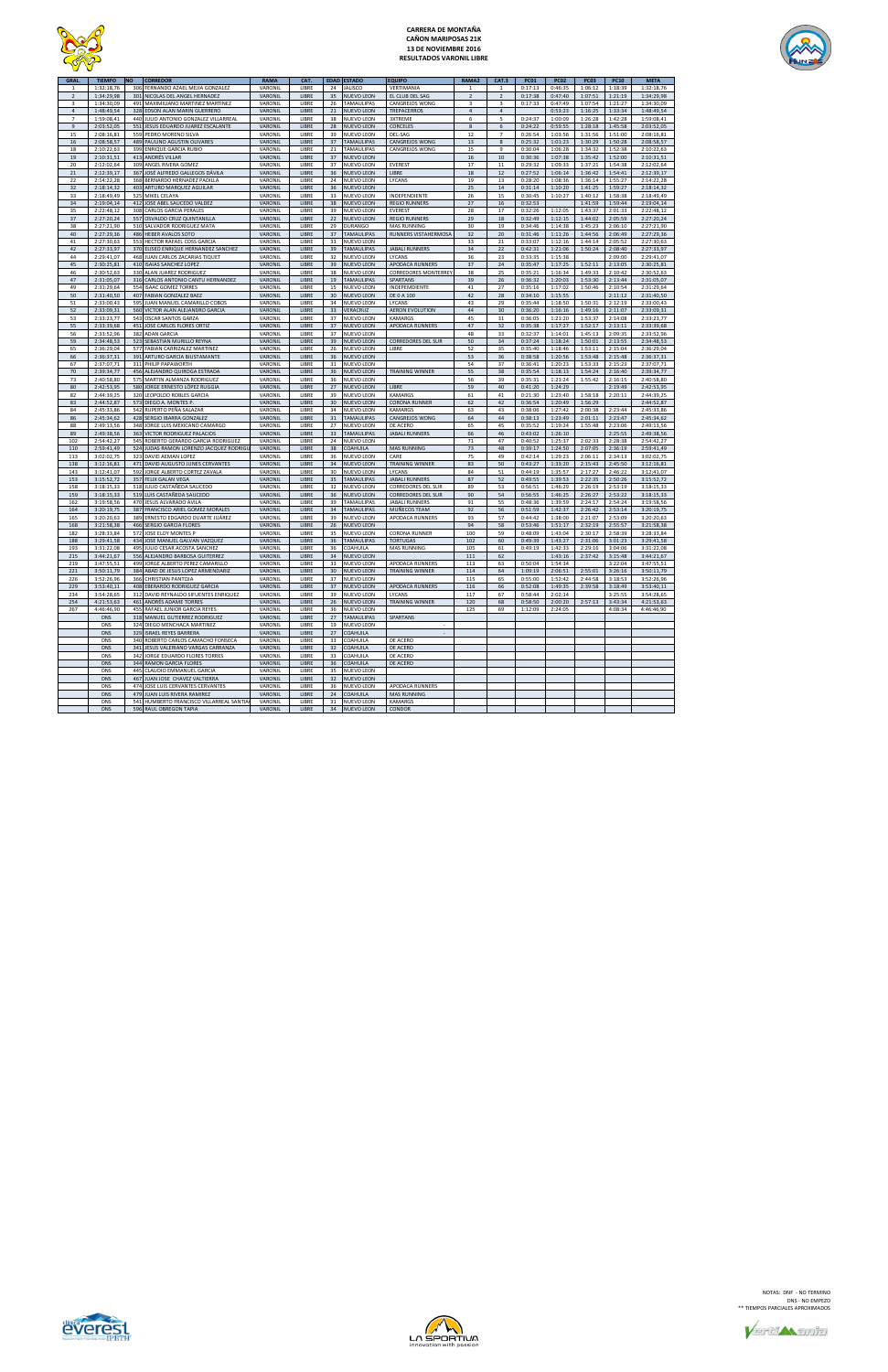

# **CARRERA DE MONTAÑA CAÑON MARIPOSAS 21K 13 DE NOVIEMBRE 2016 RESULTADOS VARONIL MASTER**



| <b>GRAL</b> | <b>TIEMPO</b> | <b>NO</b> | <b>CORREDOR</b>                       | <b>RAMA</b> | CAT.          |    | <b>EDAD ESTADO</b> | <b>EQUIPO</b>                  | RAMA2 | <b>CAT.3</b>           | <b>PC01</b> | <b>PC02</b> | <b>PC03</b> | <b>PC10</b> | <b>META</b> |
|-------------|---------------|-----------|---------------------------------------|-------------|---------------|----|--------------------|--------------------------------|-------|------------------------|-------------|-------------|-------------|-------------|-------------|
| 8           | 1:59:45,43    | 426       | <b>ISBAC MORALES</b>                  | VARONIL     | MASTER        | 47 | CHIHUAHUA          | <b>VESPA RUNNERS</b>           |       |                        | 0:23:11     | 0:58:07     | 1:23:05     | 1:42:21     | 1:59:45,43  |
| 10          | 2:06:10,84    |           | 380 MANUEL ALVAREZ ADAME              | VARONIL     | <b>MASTER</b> | 41 | <b>NUEVO LEON</b>  | APODACA RUNNERS                | 9     | $\overline{2}$         | 0:24:49     | 1:01:19     | 1:28:54     | 1:48:44     | 2:06:10,84  |
| 11          | 2:06:42.32    | 552       | RICARDO AGUILAR GALLEGOS              | VARONIL     | <b>MASTER</b> | 45 | NUEVO LEON         | <b>ELITE HEALT</b>             | 10    | $\overline{3}$         | 0:26:56     | 1:03:03     | 1:31:30     | 1:49:36     | 2:06:42,32  |
| 13          | 2:07:43,08    |           | 570 ABEL ORTIZ ALVARADO               | VARONIL     | <b>MASTER</b> | 45 | <b>NUEVO LEON</b>  | <b>CORREDORES RIO LA SILLA</b> | 11    | $\boldsymbol{\Lambda}$ | 0:26:59     | 1:03:47     | 1:31:44     | 1:50:25     | 2:07:43,08  |
| 25          | 2:14:56,46    |           | 343 JAVIER PADILLA HIGUERA            | VARONIL     | MASTER        | 41 | COAHUILA           | DE ACERO                       | 21    | 5                      | 0:30:15     | 1:09:39     | 1:38:00     | 1:56:35     | 2:14:56,46  |
| 28          | 2:16:25,93    |           | 307 FERNANDO MARIN DAVALOS GONZALEZ   | VARONIL     | <b>MASTER</b> | 42 | <b>NUEVO LEON</b>  | <b>EVEREST</b>                 | 22    | 6                      | 0:31:00     | 1:09:58     | 1:39:56     | 1:57:24     | 2:16:25,93  |
| 30          | 2:17:34,23    | 532       | <b>JEROEN KEIJMAN</b>                 | VARONIL     | MASTER        | 42 | NUEVO LEON         |                                | 23    |                        | 0:32:14     | 1:11:40     | 1:41:50     | 1:58:41     | 2:17:34,23  |
| 31          | 2:18:12,63    |           | 576 VALDE GONZALEZ RODRIGUEZ          | VARONIL     | <b>MASTER</b> | 41 | <b>NUEVO LEON</b>  | PEDALES                        | 24    | 8                      | 0:32:03     | 1:11:36     | 1:42:23     | 1:59:14     | 2:18:12,63  |
| 39          | 2:27:23,10    |           | 338 FRANCISCO GONZALEZ DURAN          | VARONIL     | <b>MASTER</b> | 48 | <b>NUEVO LEON</b>  | LIBRE                          | 31    | $\mathbf{q}$           | 0:32:33     | 1:14:32     | 1:43:44     | 2:08:00     | 2:27:23,10  |
| 48          | 2:31:29,39    |           | 555 MARCO ANTONIO GOMEZ FLORENCIA     | VARONIL     | <b>MASTER</b> | 46 | <b>NUEVO LEON</b>  | INDEPENDIENTE                  | 40    | 10                     | 0:35:19     | 1:16:58     | 1:50:50     | 2:11:00     | 2:31:29,39  |
| 54          | 2:33:32,99    |           | 398 MARCOS ELIZALDE GONZALEZ          | VARONIL     | MASTER        | 47 | <b>TAMAULIPAS</b>  | CANGREJOS WONG                 | 46    | 11                     | 0:32:00     | 1:13:50     | 1:47:38     | 2:09:25     | 2:33:32,99  |
| 58          | 2:34:37,71    |           | 509 RAUL SAUCEDO NAVA                 | VARONIL     | <b>MASTER</b> | 42 | COAHUILA           | <b>MAS RUNNING</b>             | 49    | 12                     | 0:33:05     | 1:15:49     | 1:48:27     | 2:11:44     | 2:34:37,71  |
| 60          | 2:35:18,92    |           | 565 JAIME ALEJANDRO GARCIA GONZALEZ   | VARONIL     | MASTER        | 44 | <b>NUEVO LEON</b>  |                                | 51    | 13                     | 0:33:18     | 1:16:01     | 1:53:24     | 2:14:42     | 2:35:18,92  |
| 81          | 2:43:18,68    |           | 517 CESAR ALFREDO MARTÍNEZ SALDANA    | VARONIL     | <b>MASTER</b> | 47 | <b>NUEVO LEON</b>  | K2TEAM                         | 60    | 14                     | 0:34:07     | 1:20:38     | 1:54:15     | 2:17:24     | 2:43:18,68  |
| 91          | 2:50:18,79    |           | 349 CARLOS CAPETILLO                  | VARONIL     | MASTER        | 48 | <b>NUEVO LEON</b>  | <b>DUENDES</b>                 | 67    | 15                     | 0:38:20     | 1:25:44     | 2:02:02     | 2:27:26     | 2:50:18,79  |
| 96          | 2:51:16,40    |           | 526 MANUEL VEGA ORTA                  | VARONIL     | <b>MASTER</b> | 40 | <b>TAMAULIPAS</b>  | <b>TORTUGAS</b>                | 69    | 16                     | 0:34:35     | 1:18:11     | 2:00:24     | 2:28:30     | 2:51:16,40  |
| 105         | 2:57:28,11    | 424       | MARCO ANTONIO TREVIÑO                 | VARONIL     | MASTER        | 44 | <b>TAMAULIPAS</b>  | <b>IIBRF</b>                   | 72    | 17                     | 0:39:01     | 1:26:13     | 2:05:05     | 2:32:05     | 2:57:28,11  |
| 112         | 3:00:52,64    |           | 515 CARLOS A GONZÁLEZ GARCÍA          | VARONIL     | <b>MASTER</b> | 40 | <b>NUEVO LEON</b>  | <b>RED RUNNERS MTY</b>         | 74    | 18                     | 0:41:14     | 1:34:43     | 2:13:24     | 2:39:23     | 3:00:52,64  |
| 125         | 3:05:38,60    | 531       | CÉSAR ALEJANDRO VILLANUEVA ORTEGA     | VARONIL     | MASTER        | 44 | <b>NUEVO LEON</b>  | <b>LOMAS RUNNERS</b>           | 79    | 19                     | 0:41:54     | 1:29:50     | 2:11:44     | 2:40:59     | 3:05:38,60  |
| 132         | 3:06:22,36    |           | 429 JAIME MERCADO                     | VARONIL     | <b>MASTER</b> | 47 | <b>NUEVO LEON</b>  |                                | 80    | 20                     | 0:44:11     | 1:32:22     | 2:14:45     | 2:41:47     | 3:06:22,36  |
| 134         | 3:06:32,82    | 522       | <b>ISRAEL MORA TORRES ISAAK</b>       | VARONIL     | MASTER        | 44 | TAMAULIPAS         | FAMILY RUNNERS REYNOS/         | 81    | 21                     | 0:38:34     | 1:29:05     | 2:12:49     | 2:39:29     | 3:06:32,82  |
| 135         | 3:07:52,07    |           | 535 JORGE LUIS VAZQUEZ AGUIRRE        | VARONIL     | MASTER        | 46 | <b>NUEVO LEON</b>  | <b>IRONDOOR RUNNERS</b>        | 82    | 22                     | 0:41:48     | 1:30:06     | 2:13:08     | 2:41:29     | 3:07:52,07  |
| 148         | 3:13:54.02    |           | 453 DANIEL TORRES NAVA                | VARONIL     | <b>MASTER</b> | 43 | <b>HIDALGO</b>     |                                | 86    | 23                     | 1:09:39     | 1:39:21     | 2:23:29     | 2:51:11     | 3:13:54,02  |
| 179         | 3:25:19.90    | 591       | JOSE ALEJANDRO CAMARGO MADERO         | VARONIL     | <b>MASTER</b> | 45 | <b>NUEVO LEON</b>  | REGIOMONTAÑISTAS               | 98    | 24                     | 0:46:56     | 1:38:06     | 2:20:52     | 2:52:07     | 3:25:19,90  |
| 186         | 3:29:28,92    |           | 395 JESUS ANTONIO OYERVIDES RAMOS     | VARONIL     | MASTER        | 41 | <b>NUEVO LEON</b>  | LIBRE                          | 101   | 25                     | 0:48:38     | 1:40:18     | 2:23:12     | 2:58:09     | 3:29:28,92  |
| 189         | 3:29:43.52    |           | 597 SERGIO DE LOS SANTOS ELIZON       | VARONIL     | <b>MASTER</b> | 44 | <b>NUEVO LEON</b>  | LIBRE                          | 103   | 26                     | 0:49:45     | 1:44:13     | 2:30:09     | 2:59:26     | 3:29:43,52  |
| 191         | 3:31:20,83    |           | 566 JUAN FERNANDO RODRIGUEZ ANDRADE   | VARONIL     | MASTER        | 46 | <b>NUEVO LEON</b>  |                                | 104   | 27                     | 0:54:36     | 1:50:01     | 2:34:45     | 3:02:59     | 3:31:20,83  |
| 211         | 3:39:06,20    |           | 558 ADRIAN LOAIZA SEPULVEDA           | VARONIL     | <b>MASTER</b> | 43 | <b>NUEVO LEON</b>  | <b>RUFER</b>                   | 109   | 28                     | 1:00:21     | 1:54:50     | 2:42:54     | 3:11:30     | 3:39:06,20  |
| 213         | 3:42:31.40    |           | 346 ALVARO CONTRERAS                  | VARONIL     | MASTER        | 40 | NUEVO LEON         | DE ACERO                       | 110   | 29                     | 0:47:21     | 1:40:26     | 2:25:46     | 3:05:32     | 3:42:31,40  |
| 237         | 3:56:02,32    |           | 359 HECTOR CUELLAR CHOQUE             | VARONIL     | <b>MASTER</b> | 48 | <b>NUEVO LEON</b>  |                                | 118   | 30                     | 0:58:25     | 1:58:59     |             | 3:25:22     | 3:56:02,32  |
| 251         | 4:09:31,34    | 379       | JESUS EDGAR MERAZ CUSSIN              | VARONIL     | MASTER        | 44 | <b>NUEVO LEON</b>  | CORREDORES DEL VALLE           | 119   | 31                     | 1:03:47     | 2:05:08     | 2:59:47     | 3:38:04     | 4:09:31,34  |
| 259         | 4:28:09.92    |           | 441 SALVADOR ALEJANDRO SAAVEDRA BELLO | VARONIL     | <b>MASTER</b> | 43 | <b>NUEVO LEON</b>  | <b>RACINGHUB</b>               | 122   | 32                     | 0:58:37     | 2:03:54     | 3:02:14     | 3:49:48     | 4:28:09.92  |
| 264         | 4:42:24,83    |           | 335 EDI MORALES TOVAR                 | VARONIL     | <b>MASTER</b> | 43 | NUEVO LEON         | <b>JARRUN</b>                  | 124   | 33                     | 0:54:01     | 1:50:23     | 3:02:16     | 4:04:30     | 4:42:24,83  |
|             | <b>DNS</b>    |           | 325 RAUL VELEZ VIZCARRA               | VARONIL     | <b>MASTER</b> | 42 | NUEVO LEON         |                                |       |                        |             |             |             |             |             |
|             | <b>DNS</b>    | 332       | LUIS ANTONIO CHAIRES RIOS             | VARONIL     | MASTER        | 41 | NUEVO LEON         | LIBRE                          |       |                        |             |             |             |             |             |
|             | <b>DNS</b>    |           | 433 JAVIER OLVERA                     | VARONIL     | <b>MASTER</b> | 40 | <b>NUEVO LEON</b>  | CORREDORES DEL VALLE           |       |                        |             |             |             |             |             |
|             | <b>DNS</b>    | 492       | <b>ENRIQUE ALANIS</b>                 | VARONIL     | MASTER        | 48 | NUEVO LEON         | LAYCANS                        |       |                        |             |             |             |             |             |
|             | <b>DNS</b>    |           | 574 FRANCISCO S. ORTIZ S.             | VARONIL     | <b>MASTER</b> | 45 | <b>NUEVO LEON</b>  | <b>CORONA RUNNER</b>           |       |                        |             |             |             |             |             |